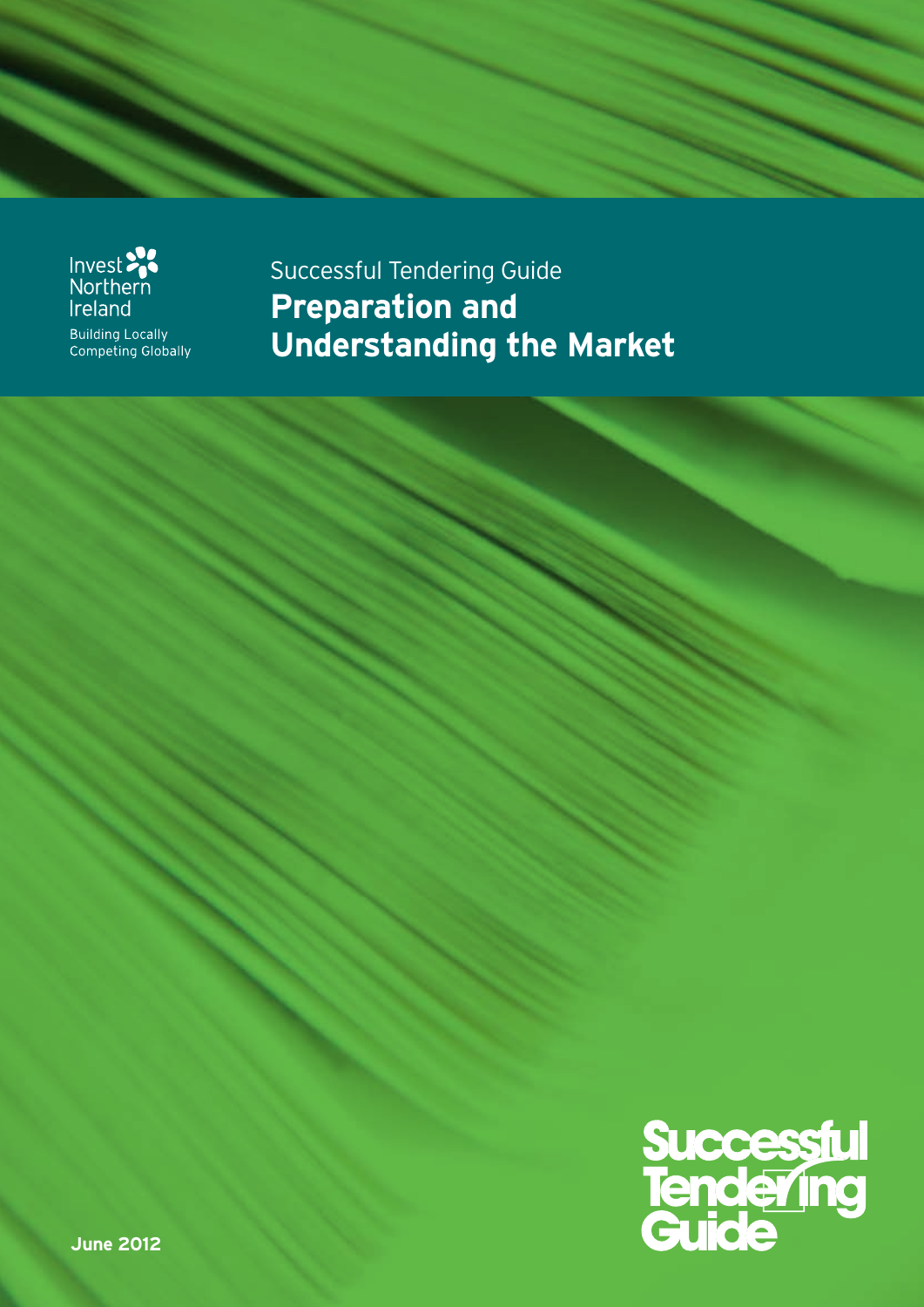

# **Contents**

| <b>Introduction</b><br>Is your business ready?<br><b>Benefits of tendered work</b> | 1               |
|------------------------------------------------------------------------------------|-----------------|
|                                                                                    | $\overline{2}$  |
|                                                                                    | 3               |
| <b>Tools</b>                                                                       | $6\phantom{1}6$ |
| <b>BUILD to Win Guide</b>                                                          | 6               |
| <b>Tender Readiness Form</b>                                                       | 6               |
| <b>Preparation</b>                                                                 | 10              |
| Understanding the Tendering (Procurement) Process<br>from the Buyer's Perspective  | 10              |
| The Buyer Pre-Procurement Process                                                  | 12              |
| The Different EU Procurement Routes                                                | 12              |
| Framework Agreements/Contracts                                                     | 15              |
| <b>Common Elements of Standard Tender Documentation</b>                            | 16              |
| The Tender Submission Process                                                      | 17              |
| <b>The Evaluation Process</b>                                                      | 17              |
| Deciding on the Target Market(s)                                                   | 19              |
| <b>Explore Potential Partnerships</b>                                              | 19              |
| A Buyer Profile                                                                    | 19              |
| <b>Establish and Maintain a Tender Awareness System</b>                            | 22              |
| <b>Alert Emails</b>                                                                | 22              |
| <b>Appendix A: BUILD to Win guide</b>                                              | 24              |
| <b>Appendix B: Useful tendering websites</b>                                       | 28              |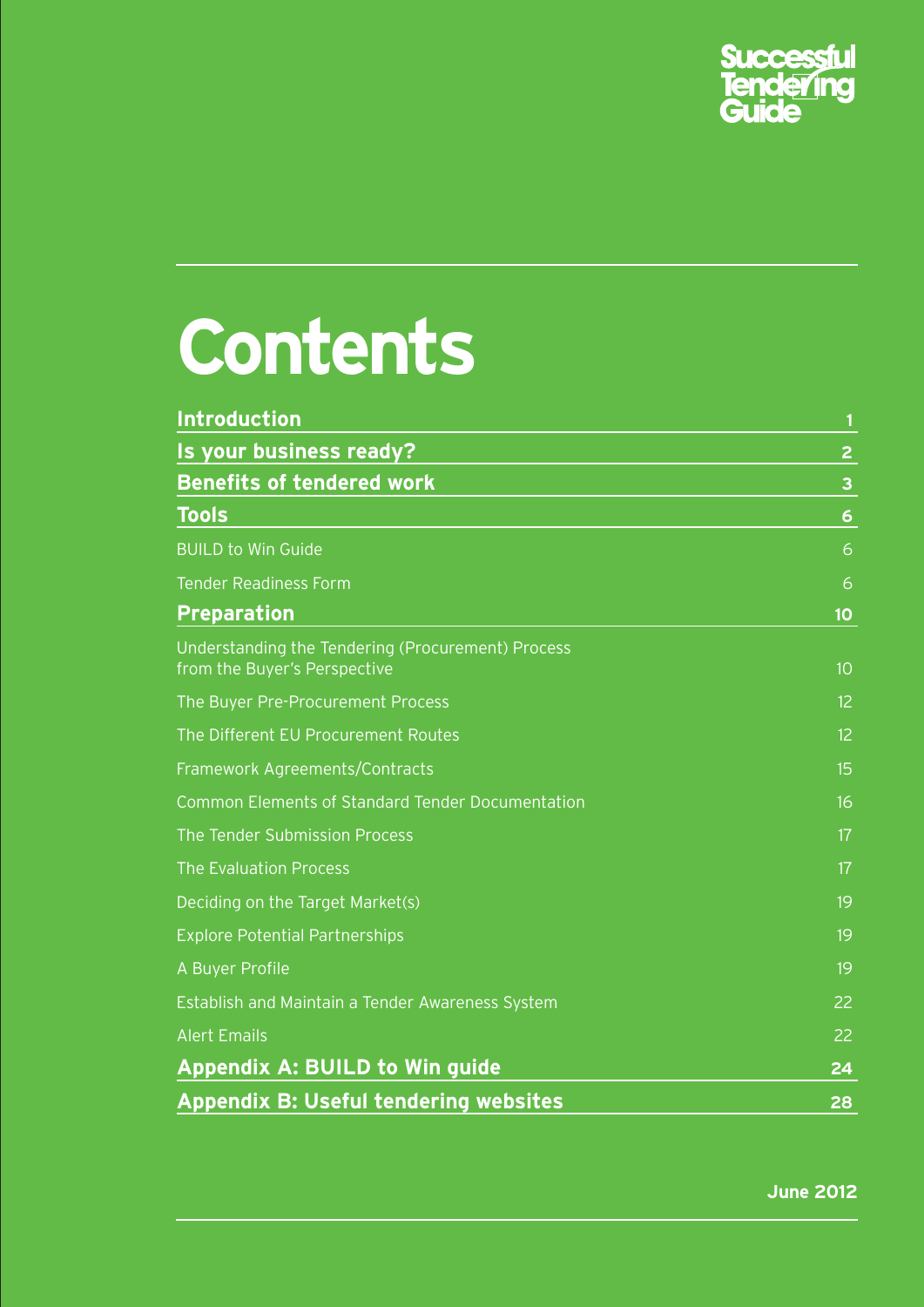# **Introduction**

**Tendering for contracts is a key business development strategy in the growth and success of many of today's businesses. With the exception of small, low value contracts, tendering is the procurement route now chosen by many private and public sector organisations seeking new supplier contracts.** 

By issuing a tender the Buyer can ensure that the process is fair and open and that value for money is achieved. A contract should bring maximum benefit to the organisation, not only taking the cost into account, but also considering other factors such as quality, efficiency savings, sustainability and effectiveness.

For many suppliers, the prospect of tendering can be daunting, but by investing some time and effort in understanding the process, and in being prepared, the rewards can be significant. This guide provides best practice practical guidance, combined with forms and checklists to help suppliers through the key stages in the tendering process, and to provide the confidence, skills and knowhow that businesses need to consistently produce winning bids.

Remember, however, that while tendering is vitally important, it is also important to ensure that the profile of your business is kept high. For example, promotional materials should be relevant and professional and websites should reflect your company's experience, ethos, certifications and key projects you have won.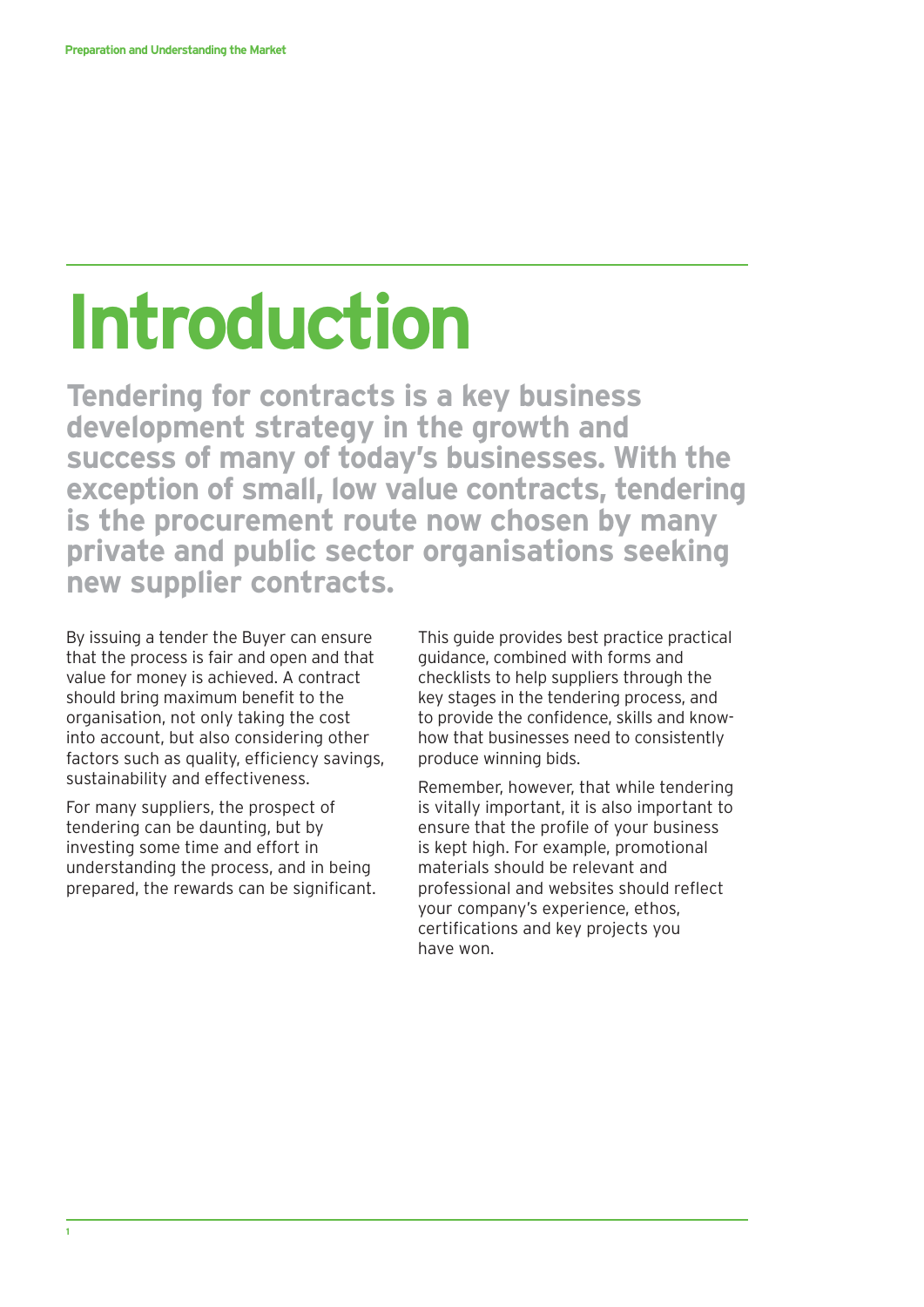

# **Is your business ready?**

**Tendering requires a commitment of valuable resources, time and people in planning for, researching, and preparing the tender documentation.** 

Your business needs to have the capacity to make this necessary commitment, and to be honest about its capabilities, otherwise significant time, resource and focus can be wasted.

Winning contracts can have a significant positive business impact, however, repeatedly being unsuccessful, or winning a contract which stretches a business to its limit, can significantly weaken a business.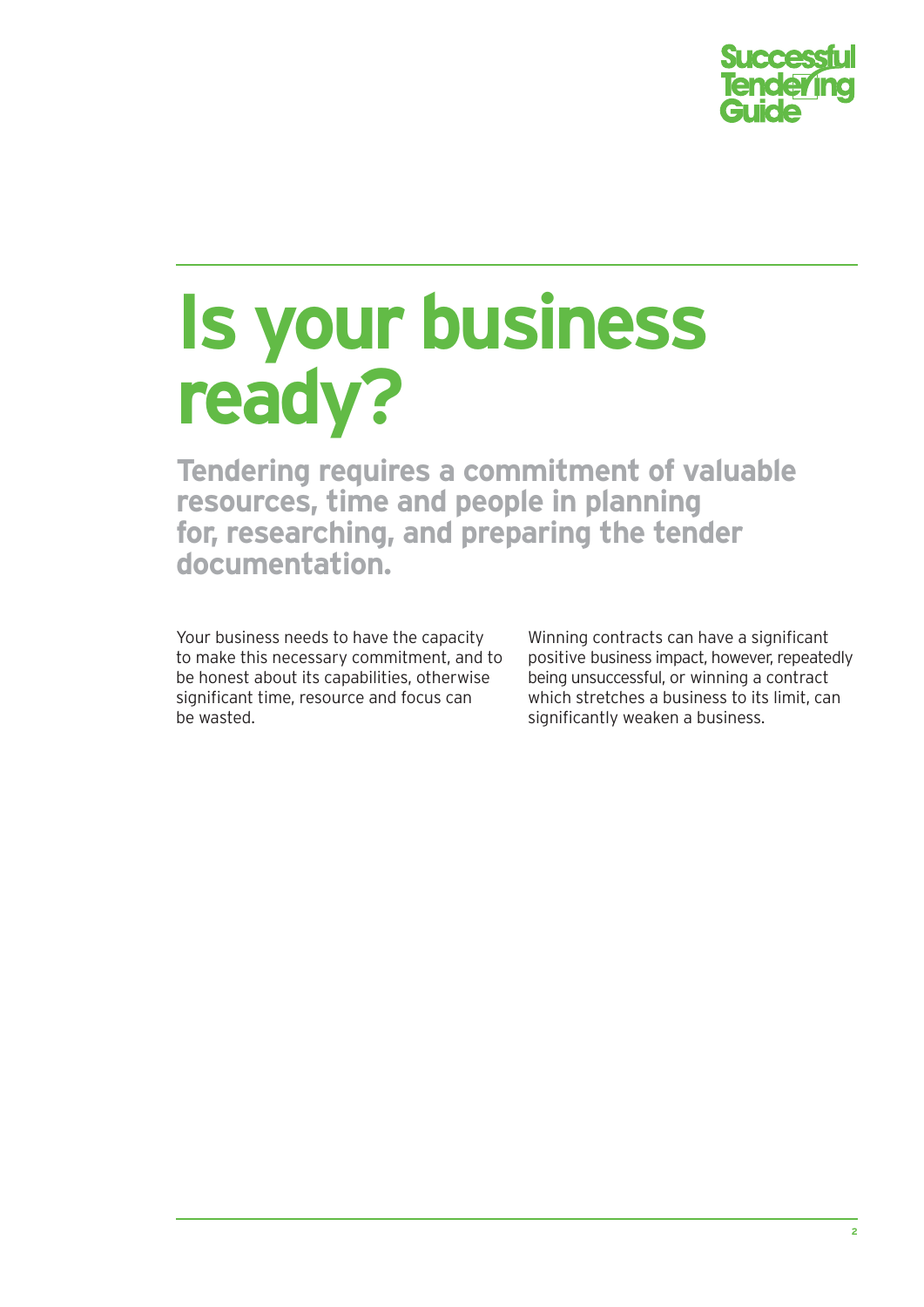# **Benefits of tendered work**

- Contracted work tends to be of a higher value than non-contract work.
- Contracting organisations tend to be good customers, well established and financially stable. They are less likely to be hit by economic ups and downs and tend to pay on time as per agreed contract terms.
- Applying for tenders can encourage organisations to develop partnerships, explore different markets and extend their capabilities.
- Contracting organisations tend to seek out innovative products and services. Tendering suppliers need to be continually thinking of new ways of doing things.
- Focusing the business on implementing a value for money philosophy will improve the business's overall service provision. Areas will include improved quality standards and processes, and an emphasis on efficiencies and sustainability.

Before making a serious commitment to tendering, you should have a good understanding of your business's position in the marketplace and of its strengths and weaknesses. This will allow you to make an honest assessment of your ability to win. By taking this approach, your business can develop the right strategies, and will have the right systems in place to maximise success.

#### **Examples of areas to consider:**

#### **Do we understand the financial and cash flow implications of tendering?**

During the early stages of a contract, significant financial outlay may be required to train or recruit new staff, to purchase more equipment, or to increase stock levels – with the return on investment only coming later. Your business must be in a position to sustain this upfront investment.

#### **Do we have the necessary experience of delivering the type of contracts we wish to bid for?**

If not, consider how the business can gain the right experience and develop reference sites which can be used in a proposal. You can do this by applying for similar, lower-value contracts, or by partnering or sub-contracting with a more experienced supplier who complements your product or service. Also consider the impact of moving into new areas, either geographically or into a new target market, or by introducing new business processes, which takes the business out of its comfort zone.

#### **Do we meet the necessary legislative requirements and have we quality systems in place which are required by a typical target contract?**

If not, research typical requirements and seek advice if necessary on how to obtain the necessary accreditations and put industry standard, best practice quality systems in place.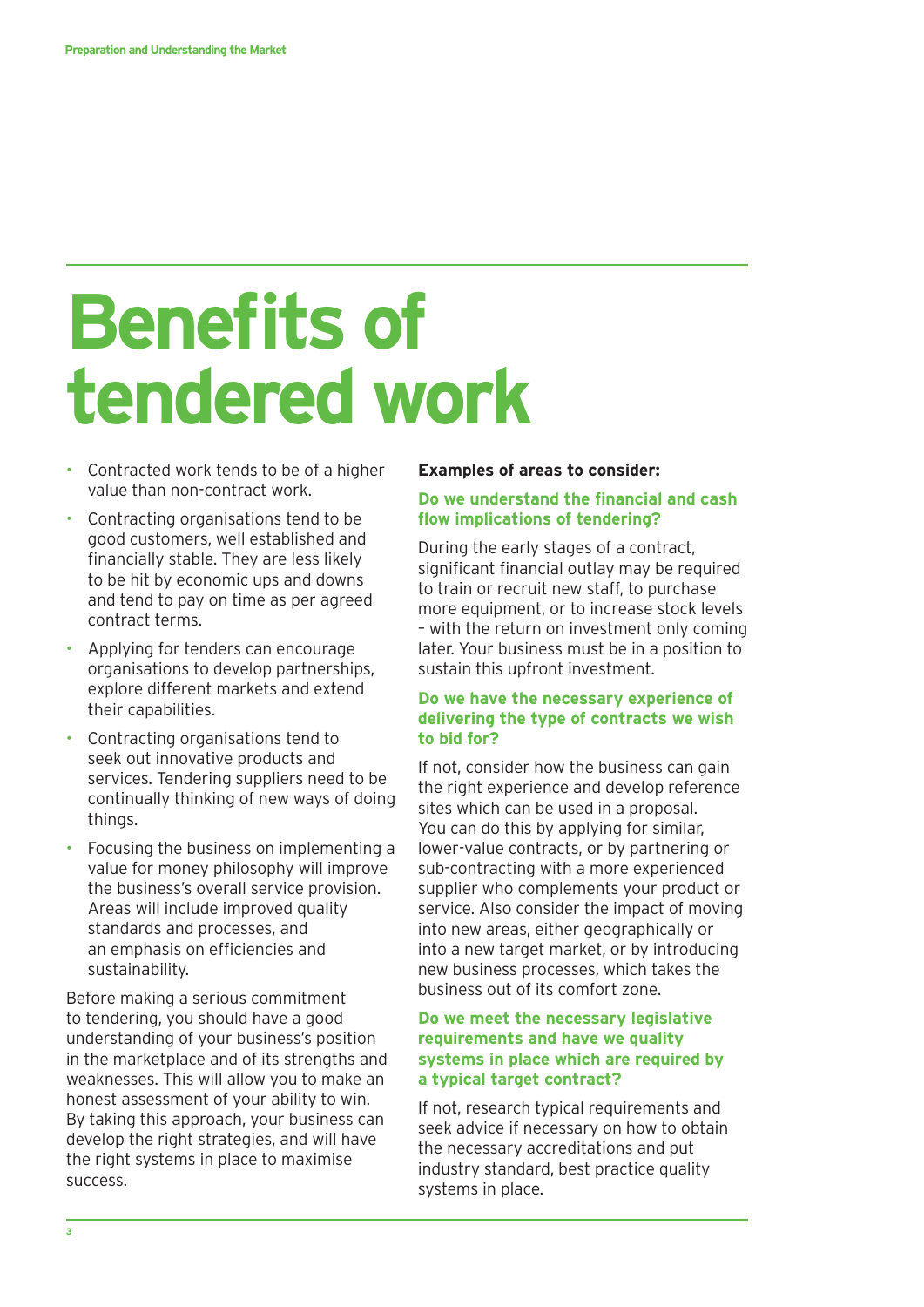

Requirements may include having a quality management system, such as ISO 9001, or holding membership of an industry accredited body. Some of these can take significant effort and time to achieve and therefore need to be planned for, before starting to tender for contracts.

#### **Are we offering something different to our competitors?**

If not, examine your product/service carefully and consider how the business can develop areas of particular expertise, or strengths, so that it will stand out from the competition.

#### **Do we have the necessary skilled and experienced staff to deliver the contract and to complete the tender documentation?**

If not, identify the skills and expertise required and build these into your future recruitment skills requirement list. Alternatively, consider sending existing staff on training courses or secondments where they can learn on the job.

#### **Are we already known to the organisations we wish to do business with?**

If not, consider ways in which you can raise your profile with these organisations. You may wish to try to meet the Buyers in order to introduce your company to them, or send them some marketing material, or actively seek 'Meet the Buyer' or networking events where they will be present.

#### **Are our existing supply chain and methodologies strong enough to service a typical contract?**

Undertake a review of your current supply base and systems and analyse their robustness against the requirements of a large contract.

Explore alternative suppliers, distribution channels and facilities in order to build extra capacity and contingencies. You will need to demonstrate these as part of future tender submissions.

#### **Do we have the financial standing to support the delivery of a contract?**

If not, work towards developing the stability needed. Consider when making future investments whether they fit in with your tendering goals. A good trading history is commonly checked as part of the tendering process, with businesses usually asked to provide copies of the past two or three years' audited accounts. If your business has had a 'shaky' financial history or is a start-up then there is going to be less of a chance of success. However, if the business is currently financially stable then consider alternative ways of providing evidence that it is in a position to support a potential contract, such as a letter from the bank, accounts of previously owned businesses, etc.

If you conclude that your business is not ready yet, then don't rush into tendering.

- Create a list of the areas that require further development and identify the actions needed and timeframe.
- Explore the possibility of collaborating with another business and perhaps preparing a joint tender to fill the gaps in expertise and experience.
- Take a long-term view and research potential Buyers and identify suitable tender contracts which you would like to aim for in the future. Find out the contract expiry date and work towards being ready for the next renewal date.
- Review your business's readiness for tendering on a regular basis.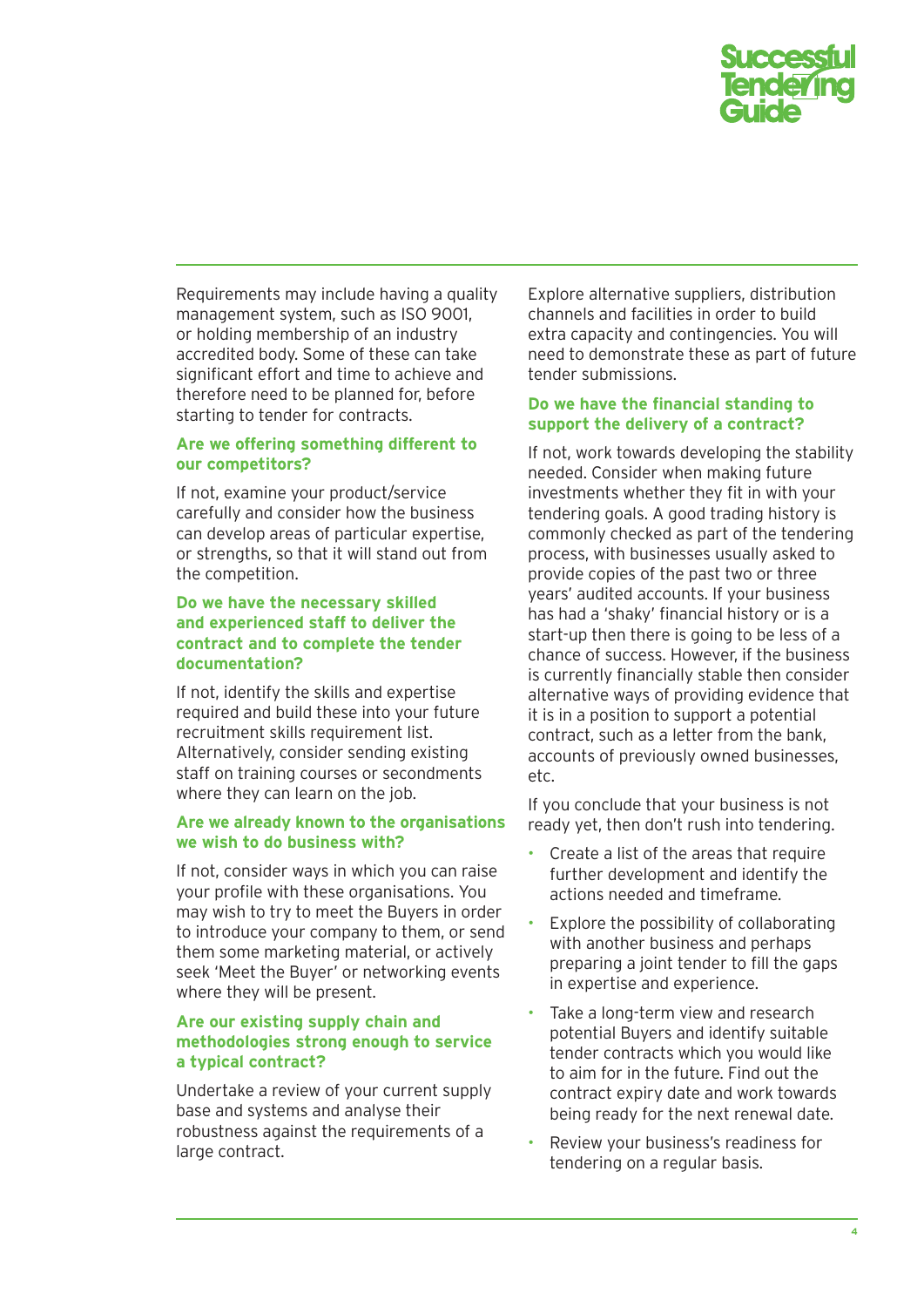# **Some common myths**

#### **SMEs never win contracts**

Many small or medium-sized enterprises (SMEs) have been slow to participate in tendering, often as a result of lack of knowledge of where to source the opportunities, a lack of understanding of the process and confidence in how best to respond. As a result only a quarter of all SMEs have ever tendered for government contracts.

However, when they do apply, they often have a good chance of succeeding with 59% of local government contracts and 22% of central government contracts now serviced by SMEs and 16% of EU contracts being won by micro businesses (fewer than 10 employees).

Many tendering organisations have recently become more committed to helping SMEs and have introduced initiatives to help them to understand the process better. Such initiatives have included online support documents, workshops and Meet the Buyer events. These organisations recognise that many smaller businesses have much to offer, in terms of innovation, personal service, flexibility and value for money.

#### **It is always the same companies that win tenders**

This is simply due to the fact that it is often the same suppliers tendering for the available contracts. With recent changes in introducing new standards and better educating suppliers, the tendering process is now much more open, fair and more competitive.

Tendering organisations want to see new suppliers tendering:

- to increase the competition;
- to improve value for money;
- to replace underperforming suppliers; and
- to access new products and services.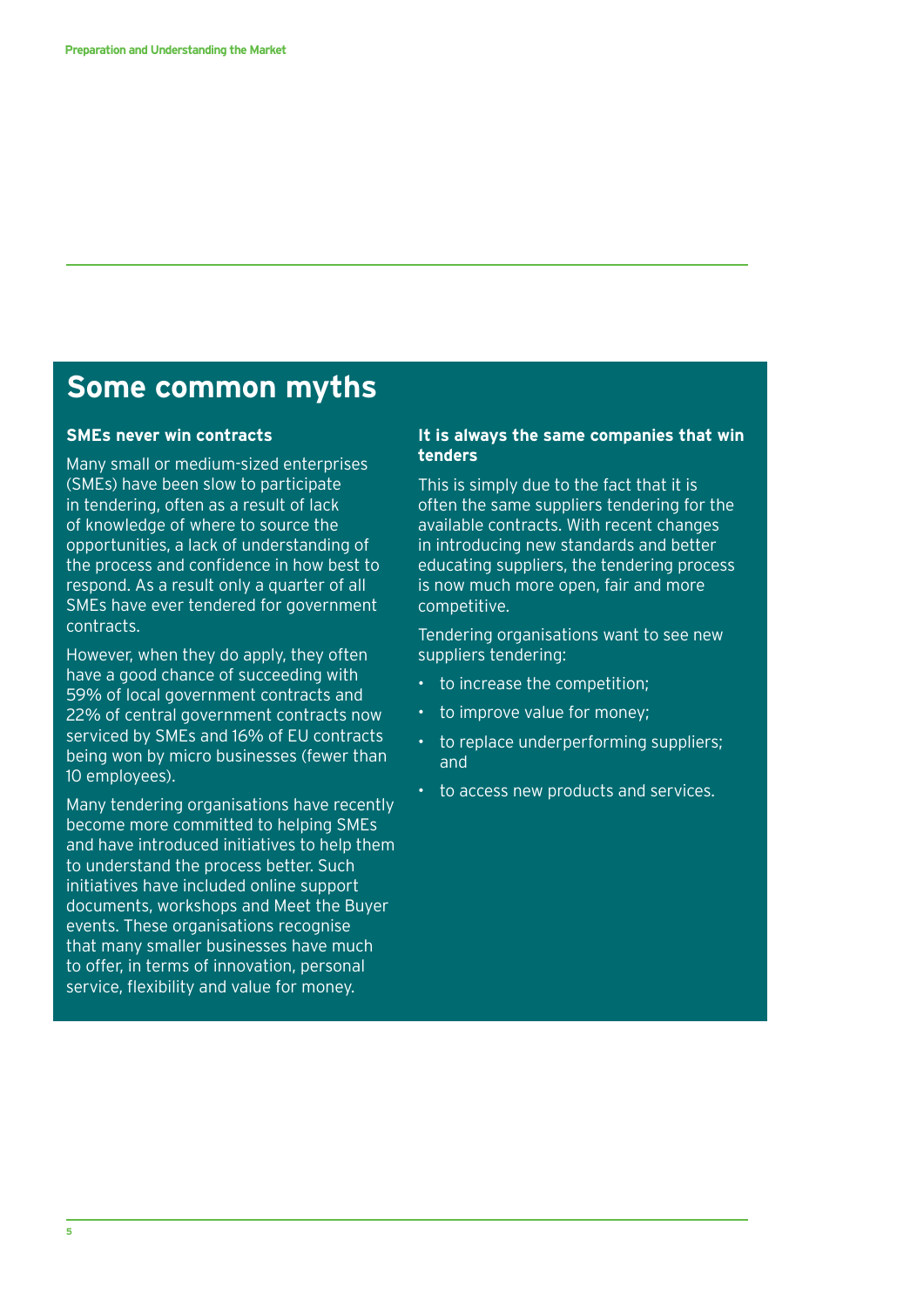

# **Tools**

# **BUILD to Win Guide**

Invest NI has provided a separate BUILD to Win guide for larger organisations which provides comprehensive assistance and decision-making tools to help organisations assess their position. Further information about the BUILD to Win guide can be found in Appendix A.

# **Tender Readiness Form**

Your responses to the following questions will help you establish if your company is ready to bid.

| <b>FINANCIAL CONSIDERATIONS</b>                                                                                                                                                      |        |
|--------------------------------------------------------------------------------------------------------------------------------------------------------------------------------------|--------|
| Can we cope with financial and cashflow implications of tendering? Could we<br>cope will potential currency fluctuations, interest rate changes, increases in<br>cost of production? | Yes No |
| Do we have the financial standing to support the delivery of a contract?                                                                                                             | Yes No |
| Is our credit rating good?                                                                                                                                                           | Yes No |
| Do we have the right type and value of insurance in place?                                                                                                                           | Yes No |
| How many years audited accounts do we have?                                                                                                                                          |        |
| Identified actions                                                                                                                                                                   |        |
| Action Point 1 etc.                                                                                                                                                                  |        |
|                                                                                                                                                                                      |        |
|                                                                                                                                                                                      |        |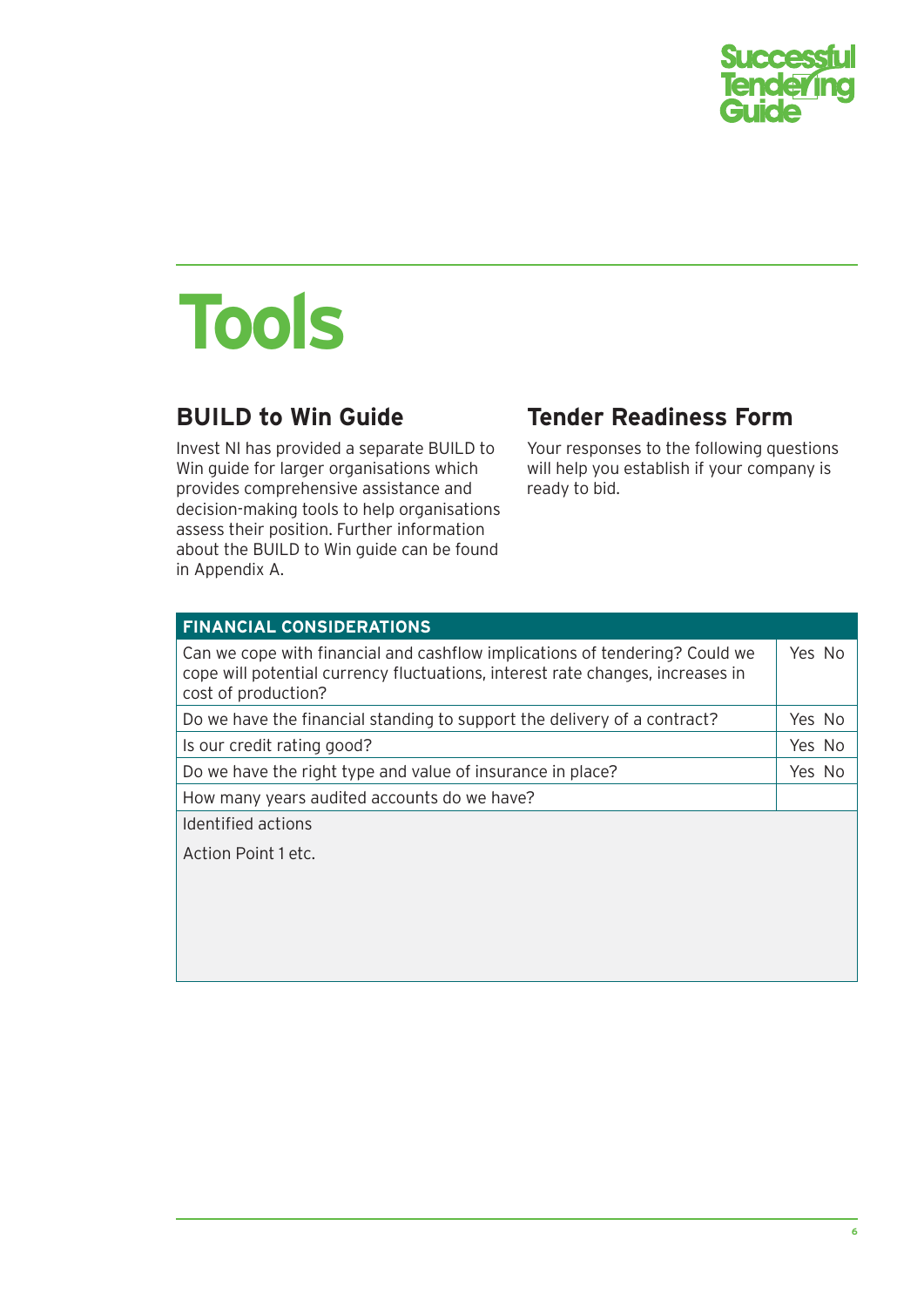| <b>OPERATIONS</b>                                                                                          |        |
|------------------------------------------------------------------------------------------------------------|--------|
| Are our existing supply chain and methodologies strong enough to service a<br>typical contract?            | Yes No |
| Do we have the capacity to support a large contract?                                                       | Yes No |
| Is there potential to establish partnerships to strengthen our position and as<br>a backup?                | Yes No |
| Would our suppliers and sub-contractors meet the standards required?                                       | Yes No |
| Do we have documented operational systems and procedures in place?                                         | Yes No |
| Do our products/service promote sustainability?                                                            | Yes No |
| Are there any technical barriers to be addressed?                                                          | Yes No |
| Do we have sufficient resources, time and tendering expertise to introduce<br>tendering into the business? | Yes No |
| Identified actions                                                                                         |        |
| Action Point 1 etc                                                                                         |        |
|                                                                                                            |        |
|                                                                                                            |        |
|                                                                                                            |        |
|                                                                                                            |        |
|                                                                                                            |        |
|                                                                                                            |        |

| <b>THE MARKET</b>                                   |        |
|-----------------------------------------------------|--------|
| Is there increasing demand for our service/product? | Yes No |
| Are there opportunities in the market?              | Yes No |
| Are our competitors strong?                         | Yes No |
| Identified actions                                  |        |
| Action Point 1 etc                                  |        |
|                                                     |        |
|                                                     |        |
|                                                     |        |
|                                                     |        |
|                                                     |        |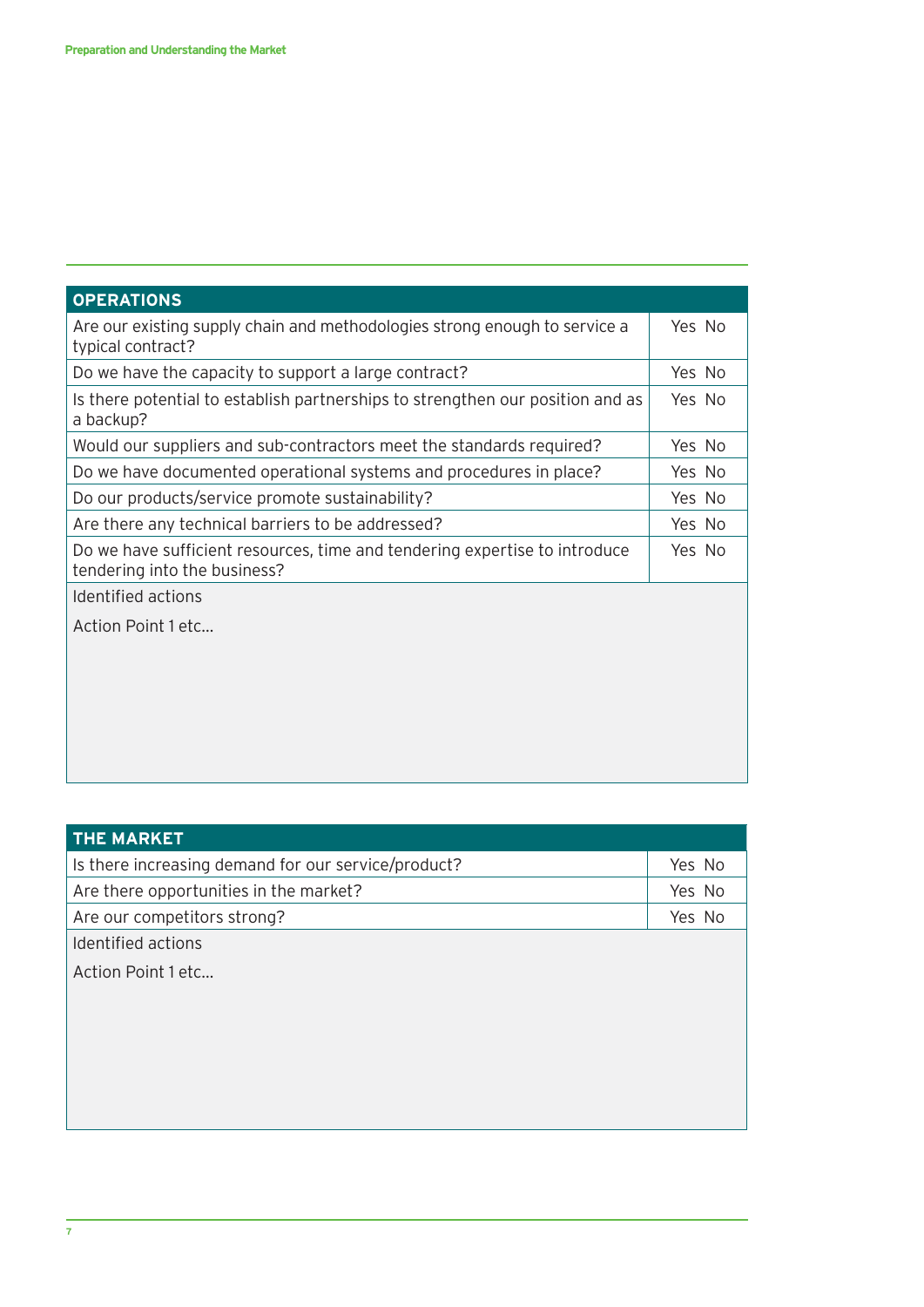

| <b>EXPERIENCE</b>                                                                                                          |        |
|----------------------------------------------------------------------------------------------------------------------------|--------|
| Do we have the necessary experience of delivering the type of contracts we<br>wish to bid for? Can we get good references? | Yes No |
| Do we have the necessary skilled and experienced staff to deliver the<br>contract?                                         | Yes No |
| Do our staff have the relevant professional memberships and certifications?                                                | Yes No |
| Identified actions                                                                                                         |        |
| Action Point 1 etc                                                                                                         |        |
|                                                                                                                            |        |
|                                                                                                                            |        |
|                                                                                                                            |        |
|                                                                                                                            |        |
|                                                                                                                            |        |

| STANDARDS / LEGISLATIVE / ACCREDITATIONS                                                                            |        |  |
|---------------------------------------------------------------------------------------------------------------------|--------|--|
| Do we have industry recognised quality systems in place? Do we need to be<br>ISO accredited?                        | Yes No |  |
| Do we have a Health and Safety Policy?                                                                              | Yes No |  |
| Do we have an Environmental Policy?                                                                                 | Yes No |  |
| Do we have a Sustainability Policy?                                                                                 | Yes No |  |
| Do we have all other necessary legislative requirements in place? For example,<br>intellectual property protection? | Yes No |  |
| Have we won any industry awards?                                                                                    | Yes No |  |
| Identified actions                                                                                                  |        |  |
| Action Point 1 etc                                                                                                  |        |  |
|                                                                                                                     |        |  |
|                                                                                                                     |        |  |
|                                                                                                                     |        |  |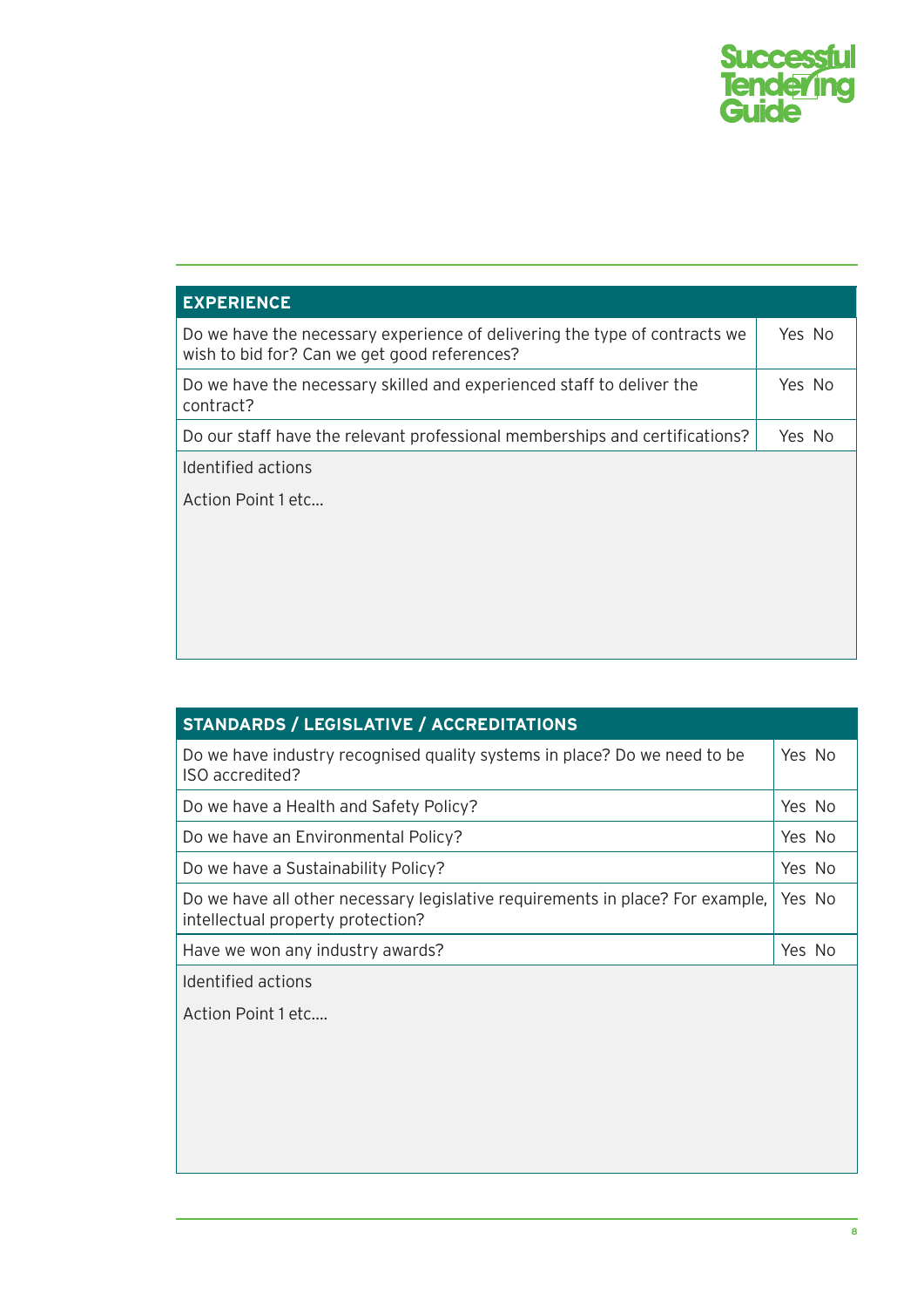| <b>WHY US?</b>                                                         |        |
|------------------------------------------------------------------------|--------|
| Are we already known to the organisations we wish to do business with? | Yes No |
| Are we offering something different to our competitors?                | Yes No |
| Are we innovative enough?                                              | Yes No |
| Identified actions                                                     |        |
| Action Point 1 etc                                                     |        |
|                                                                        |        |
|                                                                        |        |
|                                                                        |        |
|                                                                        |        |
|                                                                        |        |

# **OUR UNIQUE SELLING POINTS (USP)**

List USPS

## **ASSESSMENT / CONCLUSION**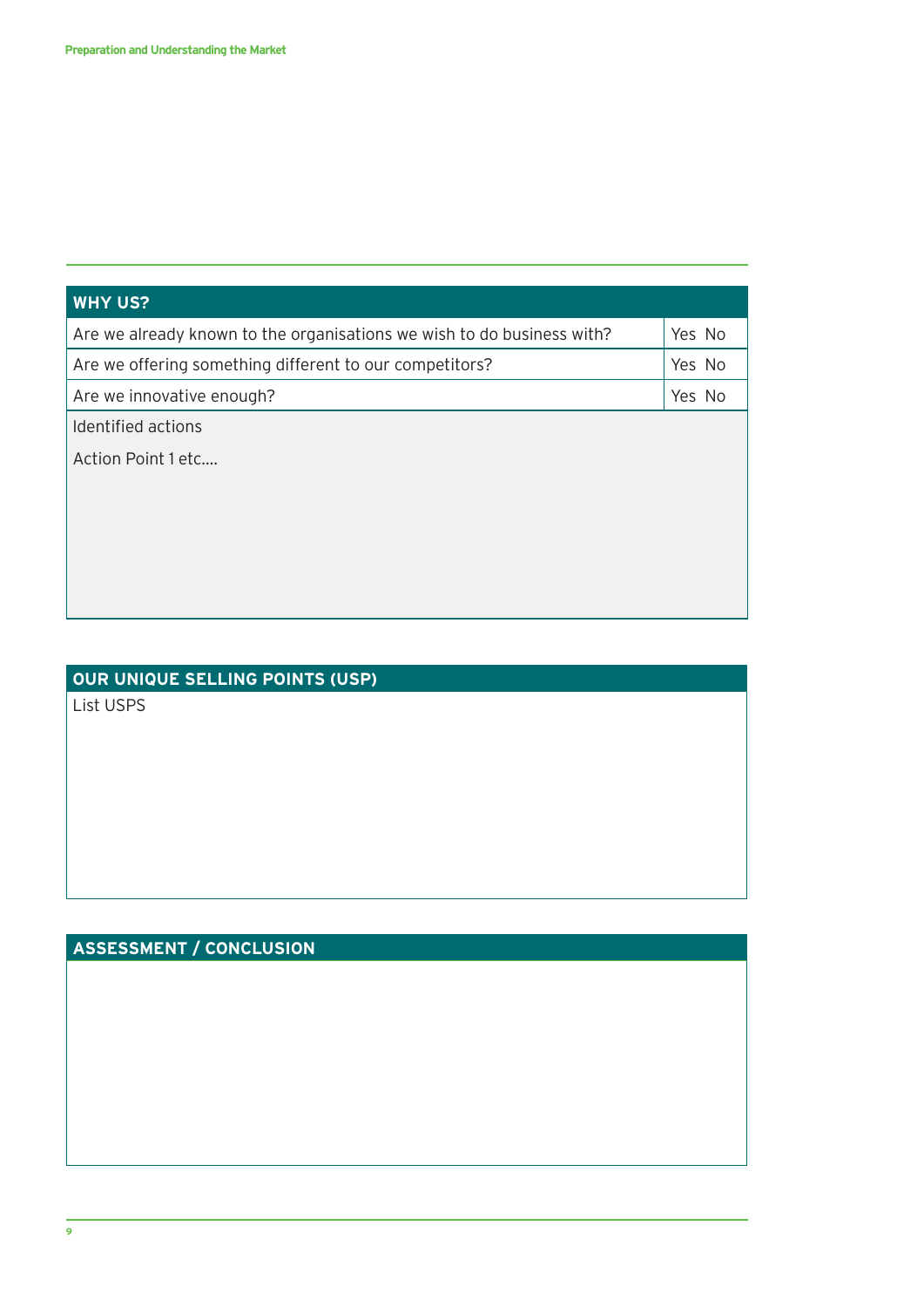

# **Preparation**

# **Is your business ready? If Yes, now prepare for tendering opportunities.**

Preparation will not only speed up the process, but also ensure that fewer mistakes are made and help in creating a more considered submission. It involves:

- 1. Understanding the tendering (procurement) process.
- 2. Knowing your business's strengths.
- 3. Deciding on the target market(s).
- 4. Understanding the Buyer.
- 5. Creating a repository of standard company information.
- 6. Setting up a bid team.
- 7. Establishing and maintaining a tender awareness system.

## **Understanding the Tendering (Procurement) Process from the Buyer's Perspective**

Being aware of the overall tendering process, understanding what **Buyers** are looking for and the criteria they apply when choosing their suppliers is a vital part of preparation. The following diagram shows the typical procurement process from the **Buyer's** perspective.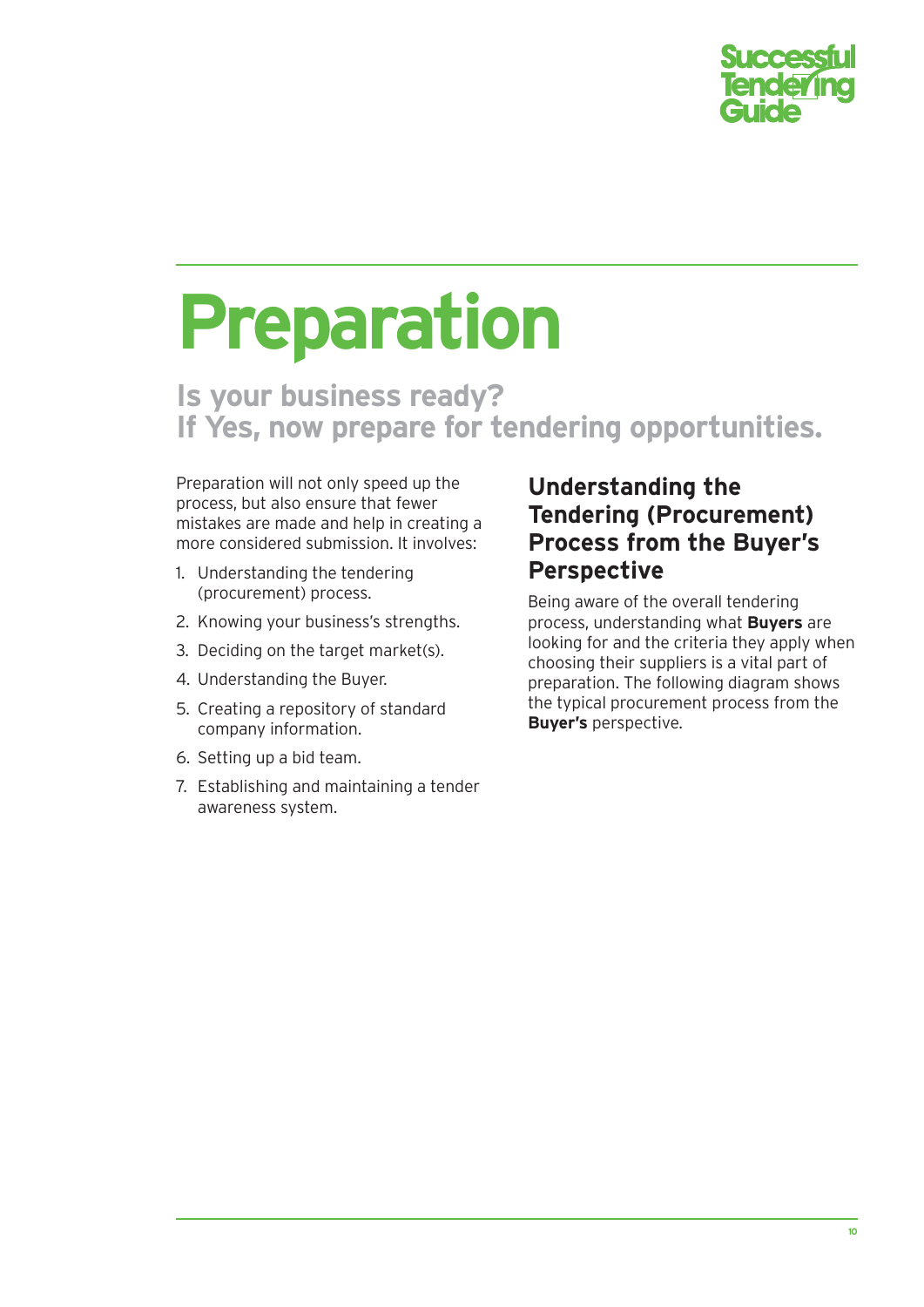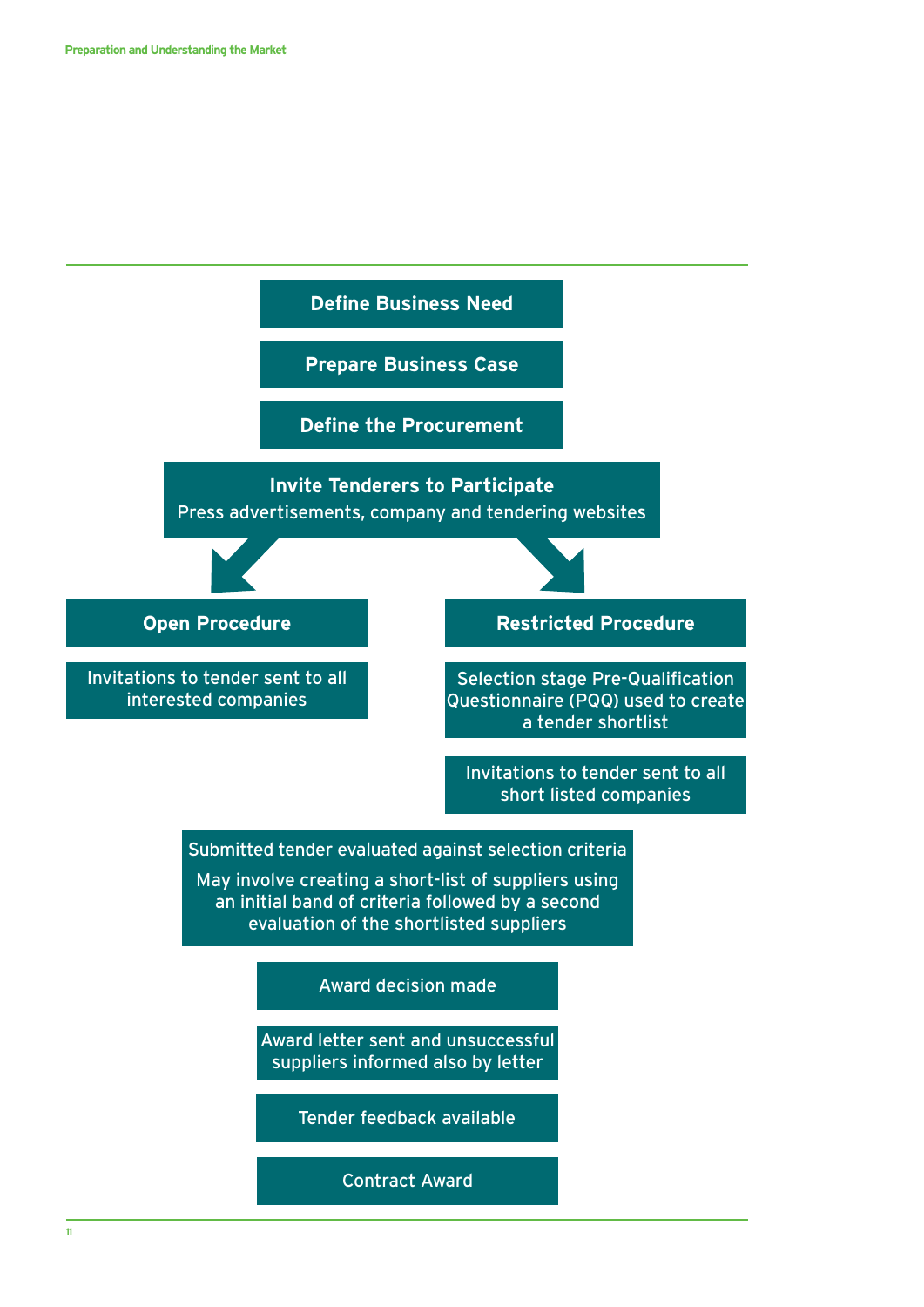

## **The Buyer Pre-Procurement Process**

Typically before procurement can start, the Buyer or buying department is required to prepare an internal business case, which will present a preferred procurement option based on identifying the options available and assessing the best solution. Buyers at this stage may consult with suppliers in order to better understand the products/ services available and identify future trends.

The business case, together with relevant guidelines (for example EU-procurement<sup>1</sup>), will help the Buyer identify the most appropriate procurement route and provide key scoping information and criteria to be used during the procurement process. The European public sector procurement rules are intended to promote fair and open competition and a single European market.

It should be noted that the EC public sector Procurement Directives give effect to the European Union's obligations under the World Trade Organisation's Government Procurement Agreement (GPA) and bidders from signatory countries have equivalent rights to those from Member States of the European Union.

- The Rules which affect public sector procurement consist of:
	- The EC Treaty (the Treaty establishing the European Community signed on 25 March 1957 as amended by the Community Treaties).
	- The EU Procurement Directives.

## **The Different EU Procurement Routes**

### **1. Open Procedure**

The main points are:

- Closing date for receipt of bids must be no earlier than 52 days from the day after the date of dIspatch of advert to the Official Journal of the European Union (OJEU).
- Invitation to Tender (ITT) documents must be issued to all companies requesting them.
- ITT to be issued by Buyer within 6 days of request.
- If there has been a Prior Information Notice (see below) published not less than 52 days previously and no longer than 1 year ago, then the 52 day period that must elapse before bids can be received is reduced to 36 days (or 22 days in exceptionally justified cases).
- Reductions in timescales are available if documents and adverts are sent electronically.

<sup>1</sup> Although EU-procurement guidelines only legally apply to public procurement, many private sector organisations have also adopted the guidelines at best practice procedures.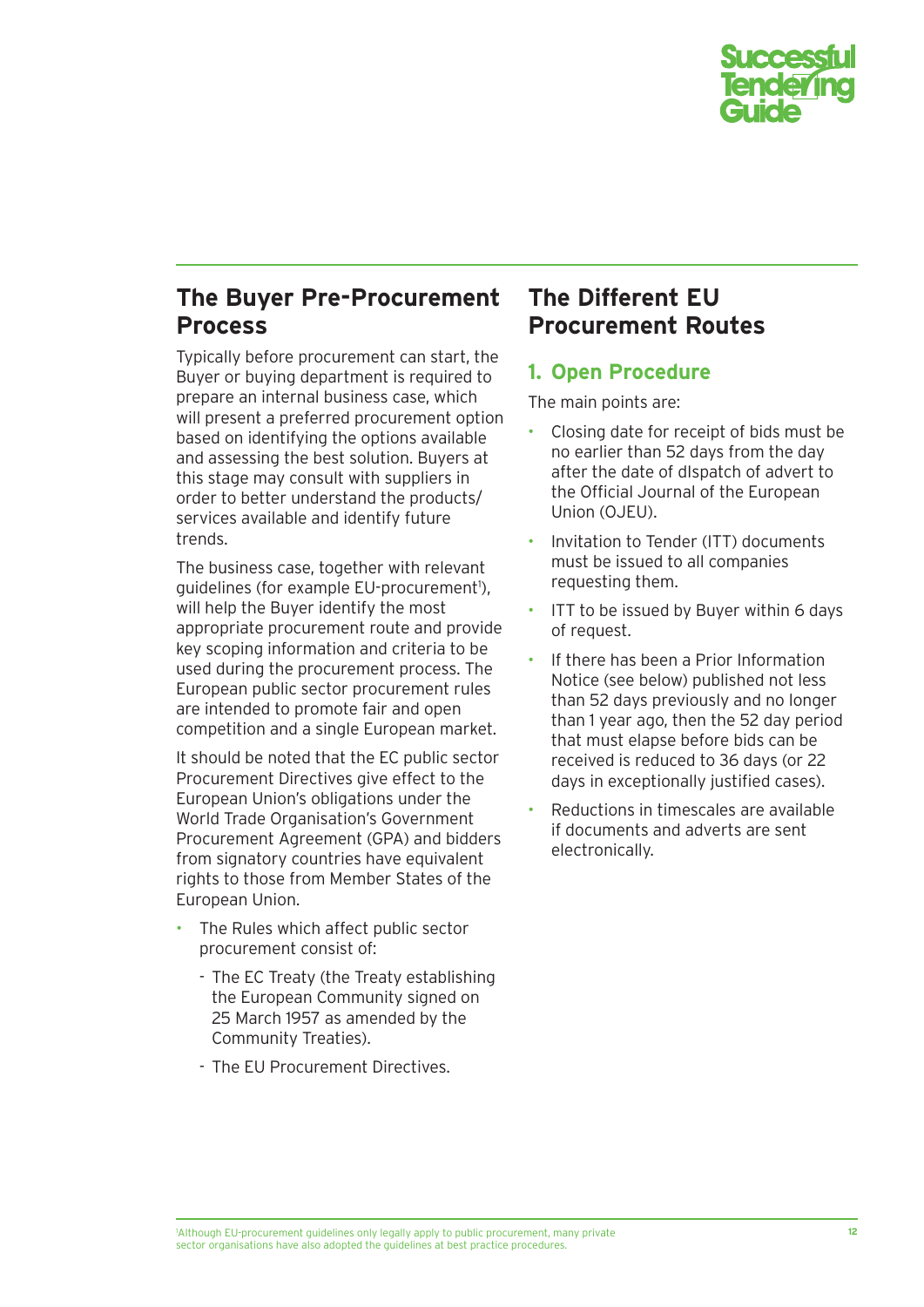#### **Pre-qualification Questionnaire (PQQ) Document**

A PQQ is used where the Buyer wishes to draw up a short list of companies who will be invited to tender.

The criteria used during pre-qualification, generally relates to the supplier's financial, technical and/or professional capabilities and capacity to deliver. PQQ application requirements tend to consist of one or more standardised forms, allowing easy comparison and assessment. The information requested usually consists of the following:

- **Basic company details** business name, status and structure of the organisation, office locations and key personnel.
- **Experience** evidence of previous experience of similar projects, references, quality systems and accreditations, evidence of specialist skills and competencies, professional accreditations.
- **Resources** staffing information, staffing policies, details regarding specialist facilities and resources, evidence of insurances and professional indemnities.
- **Financial**  evidence of financial position – copies of two or three years' of audited accounts, and possibly cashflow forecasts.
- **Certifications** e.g: Quality, Health and Safety and Environmental certificates.

### **2. Restricted Procedure**

This is a two stage process:

- i. The Buyer selects a number of suitably experienced, qualified companies (shortlisting), and
- ii. The Buyer invites those selected companies to submit proposals.

#### **Stage 1**

- Buyer prepares advert and sends it to the OJEU.
- A minimum of 37 days, starting from the day after the advert is sent to the OJEU, must be allowed for companies to request to be considered for shortlisting.
- Shortlisting is on the basis of looking at the company's capacity, not how they propose to meet the contract. Therefore, this is a process that is backward looking, not forward looking. The Buyer cannot consider matters relating to the expected nature of the contract at this stage.
- There must be a minimum of five companies shortlisted (where there are at least five suitably qualified, experienced companies).
- Reductions in timescales are available if documents and adverts are sent electronically.

#### **Stage 2**

- Buyer issues ITT documents to the shortlisted companies.
- A minimum of 40 days must be elapse before bidders can be asked to submit their tenders.
- Reductions in timescales are available if documents and adverts are sent electronically.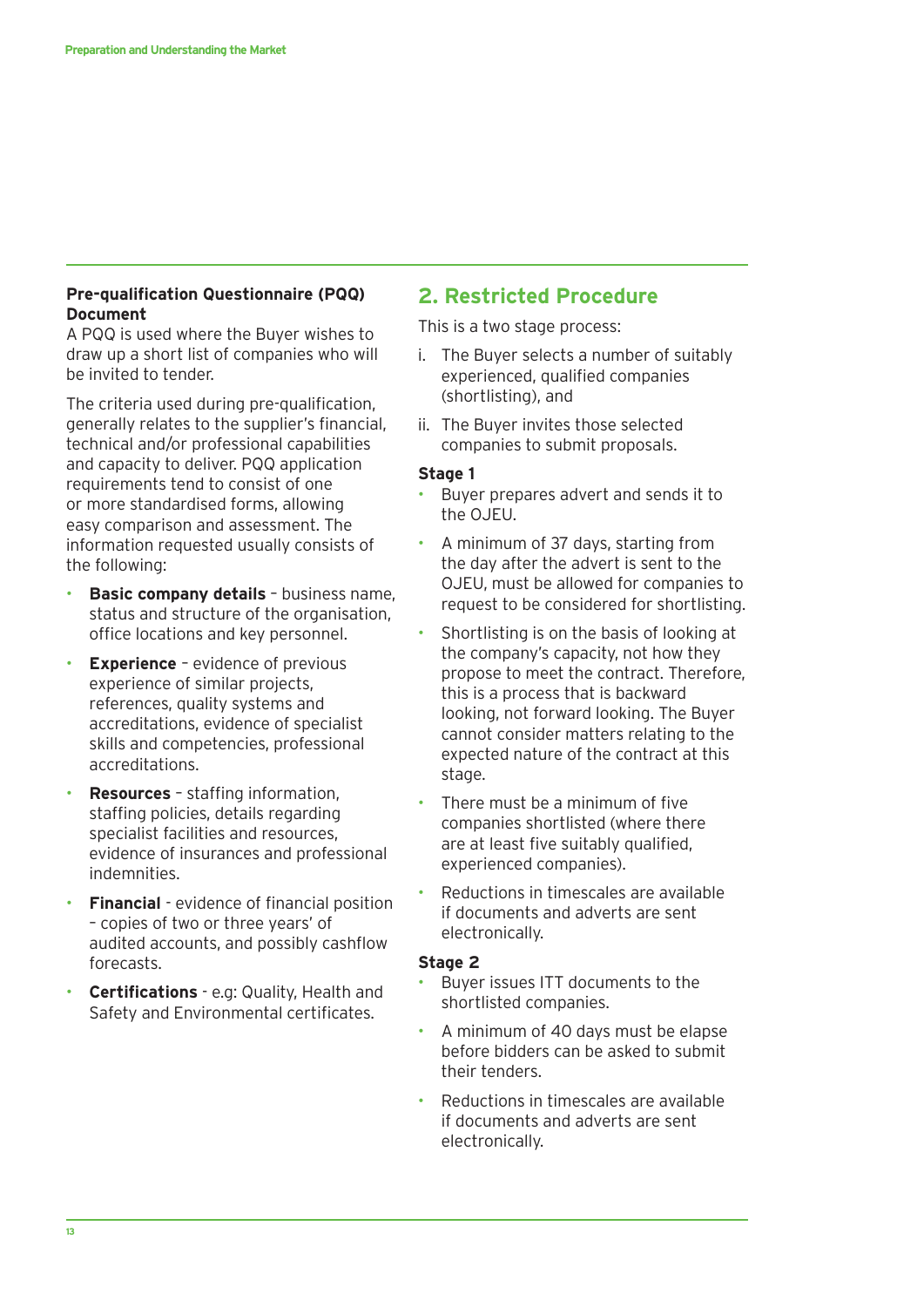

## **3. Negotiated Procedure**

This can only be used in exceptional circumstances:

- Under the Supplies Directive, it is difficult to justify use of this procedure.
- Under Works and Services Directive, the Negotiated Procedure can be used in a number of limited circumstances.

There are two types of Negotiated Procedure:

- i. Negotiated Procedure with call for competition, and
- ii. Negotiated Procedure without call for competition.

#### **Negotiated Procedure with Call for Competition**

This is a two stage process:

#### **Stage 1**

- Buyer prepares advert and sends it to the OJEU.
- A minimum of 37 days, starting from the day after the advert is sent to OJEU, must be allowed for companies to request to be considered for shortlisting.
- Shortlisting is on the basis of looking at the company's capacity, not how they propose to meet the contract. Therefore, this is a process that is backward looking, not forward looking i.e. the Buyer cannot consider matters relating to the expected nature of the contract at this stage.

There must be a minimum of three companies shortlisted (where there are at least three suitably qualified, experienced companies).

#### **Stage 2**

- The Buyer enters into negotiations with the company/companies with a view to agreeing on the terms of a contract.
- There is no specified time period for this stage of the process.

This procedure can be used:

- where a restricted or open procedure has failed;
- where overall pricing is not possible; and
- where specifications cannot be drawn up with sufficient precision to enable bidders to submit proposals without further discussion/dialogue.

#### **Negotiated Procedure without a Call for Competition**

The Buyer does not place an advert in the OJEU. Instead, a company is identified by the awarding body to enter into negotiations with a view to agreeing the terms of a contract.

**Please note that for Restricted and Negotiated Procedures the response time may be shortened by up to 5 days if a Prior Information Notice (PIN) has been issued.**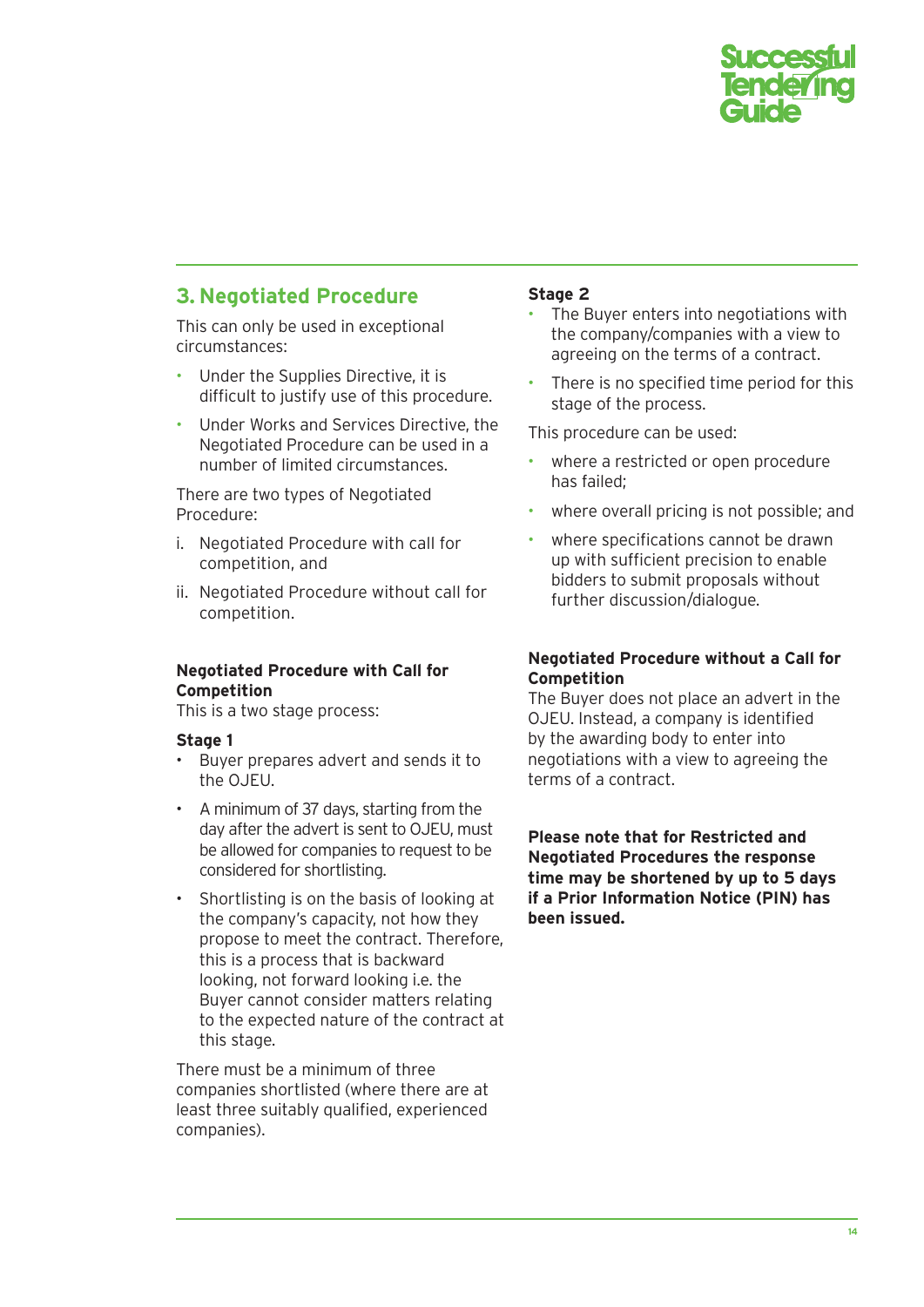# **Framework Agreements/ Contracts**

- Now recognised formally in the **Directives**
- Definition:

"An agreement or other arrangement between one or more contracting authorities and one or more economic operators which establishes the terms (in particular the terms as to price and, where appropriate, quantity) under which the economic operator will enter into one or more contracts with the contracting authority in the period during which the framework agreement applies".

## **Types of Framework Agreement**

Framework Agreements can take one of two forms:

- A single supplier framework (might be suitable for procurement of complex or sophisticated services and/or where requirement involves close relationship or big upfront investment on the supplier's side).
- A multi-supplier framework (might be suitable for procurement of standard supplies and/or where the requirement could not be met by a single supplier).

## **Setting up a Framework Agreement**

The Buyer can establish a Framework Agreement using the Open, Restricted, Negotiated or Competitive Dialogue procedures, but note that:

- The value of the framework is the estimated value of all contracts envisaged to be awarded under the agreement during its duration.
- The duration of the framework must

be limited to four years except in "exceptional circumstances".

There is a requirement that frameworks should not be used improperly or to prevent, restrict or distort competition.

### **Single Supplier Framework Agreements - Call-offs**

• Call-off/specific contracts are awarded: "within the limits of the terms laid down in the framework agreement" but the Buyer may also consult the supplier in writing requesting them to supplement their tender as necessary.

## **Multi-supplier Framework Agreements - Call-offs**

Call-off contracts can be awarded either:

- by application of the terms set out in the agreement itself; or
- where not all the terms are set out in the framework agreement, by mini competition.

### **Multi-supplier Framework Agreements - Mini Competition Call-offs**

- The Buyer re-opens the competition between the economic operators which are parties to the framework agreement and which are capable of performing the proposed call-off contract.
- The call off must be placed with the tenderer who has submitted the best tender in accordance with the award criteria which should have been set out in the framework agreement.
- The Buyer cannot just change matters which have been agreed as part of the framework agreement itself, when awarding call-offs.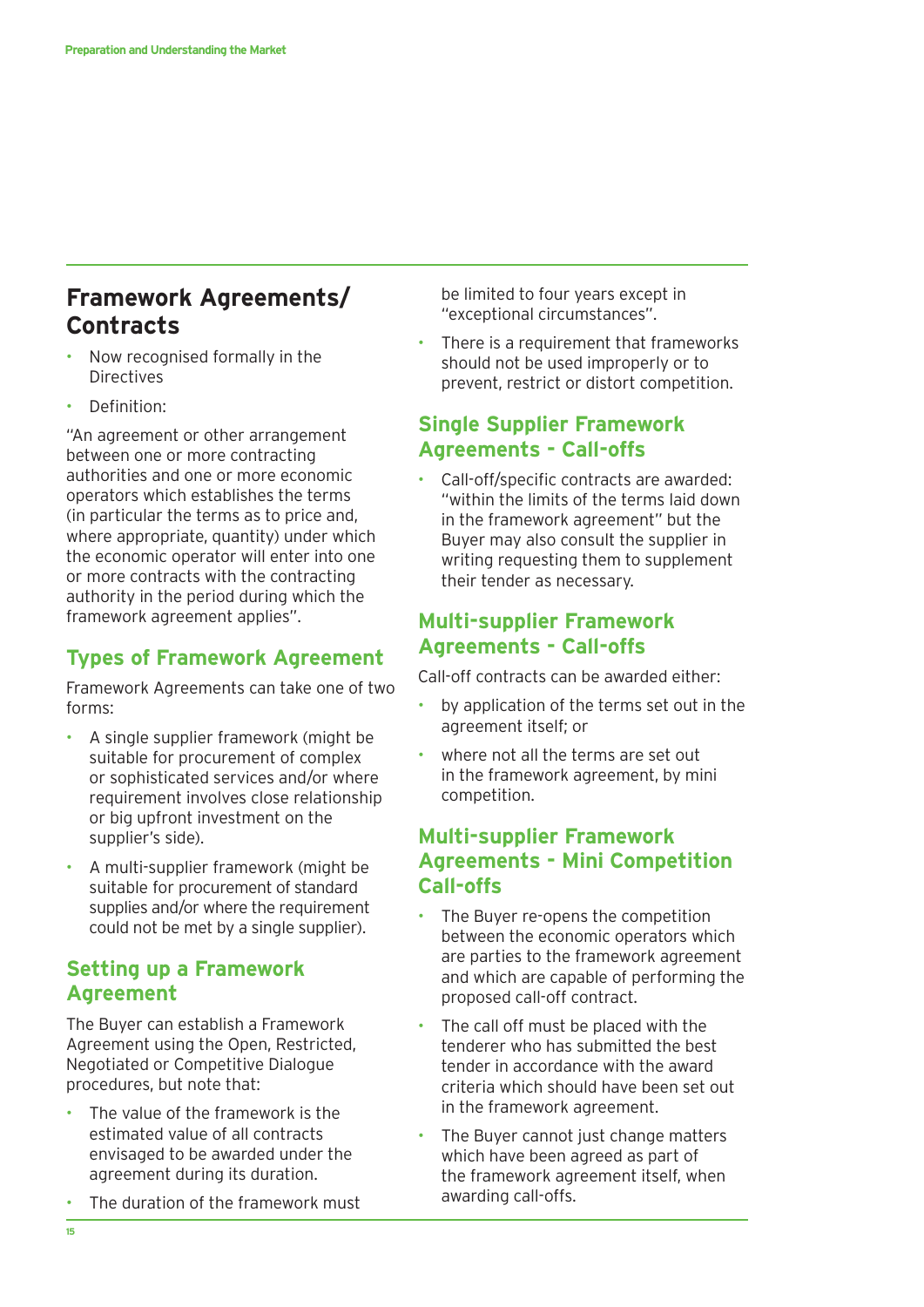

## **E-Auctions**

This is where suppliers are asked to bid against each other on the pricing element of a tender and will occur at the end of the procurement process.

Suppliers are asked to submit confidential bids during a live on-line event and are then ranked in relation to the other participants. Based on their ranking, suppliers can choose to re-submit bids, continually lowering their price.

In the final evaluation, quality and other criteria are also considered to ensure price alone is not the deciding factor in awarding the contract. This procurement method can only be used when the requirement specification is very clearly defined.

# **Common Elements of Standard Tender Documentation**

Tender documentation tends to comprise a number of standard documents and forms commonly used by most tendering bodies. These include:

- **Instructions to Tenderers** 
	- -Contains the precise instructions to be followed during the tender process, including when the closing date is, how to submit the tender, the required tender format etc.
- **Specification / Project Brief**, generally includes:
	- -Background information regarding the tendering body, and the context of the requirement/project.
	- -A description of the goods/services required.
	- -Requirements in relation to staff training, recruitment etc.
- -Policies and procedures to be considered such as health and safety, confidentiality agreements.
- -Contract monitoring, management and quality control requirements.
- -Details of the evaluation criteria, how the importance of each is weighted, for example quality, cost, methodology etc.
- -Any other details relevant to the contract, for example timescales, meetings, progress reports and delivery schedules.
- **Terms and Conditions of Contract**
	- -Contains the general terms and conditions of the contract to which the successful supplier and the tendering body must adhere during the duration of the contract.
	- -Some typical terms and conditions will include obligations of the parties, timescale/meeting milestones, payments, insurance requirements, monitoring of service, provision for termination, and conflict of interests and resolution of disputes.
- **Form of Tender**
	- -The basis of the offer from the supplier to the tendering body to provide the service as stated within the tender submission, should it be accepted.
	- -The supplier is required to sign and date the Form of Tender document.
- **Schedule of Prices**
	- -Varies from one tender to another, but generally is a list of all items associated with the project, which must be individually priced.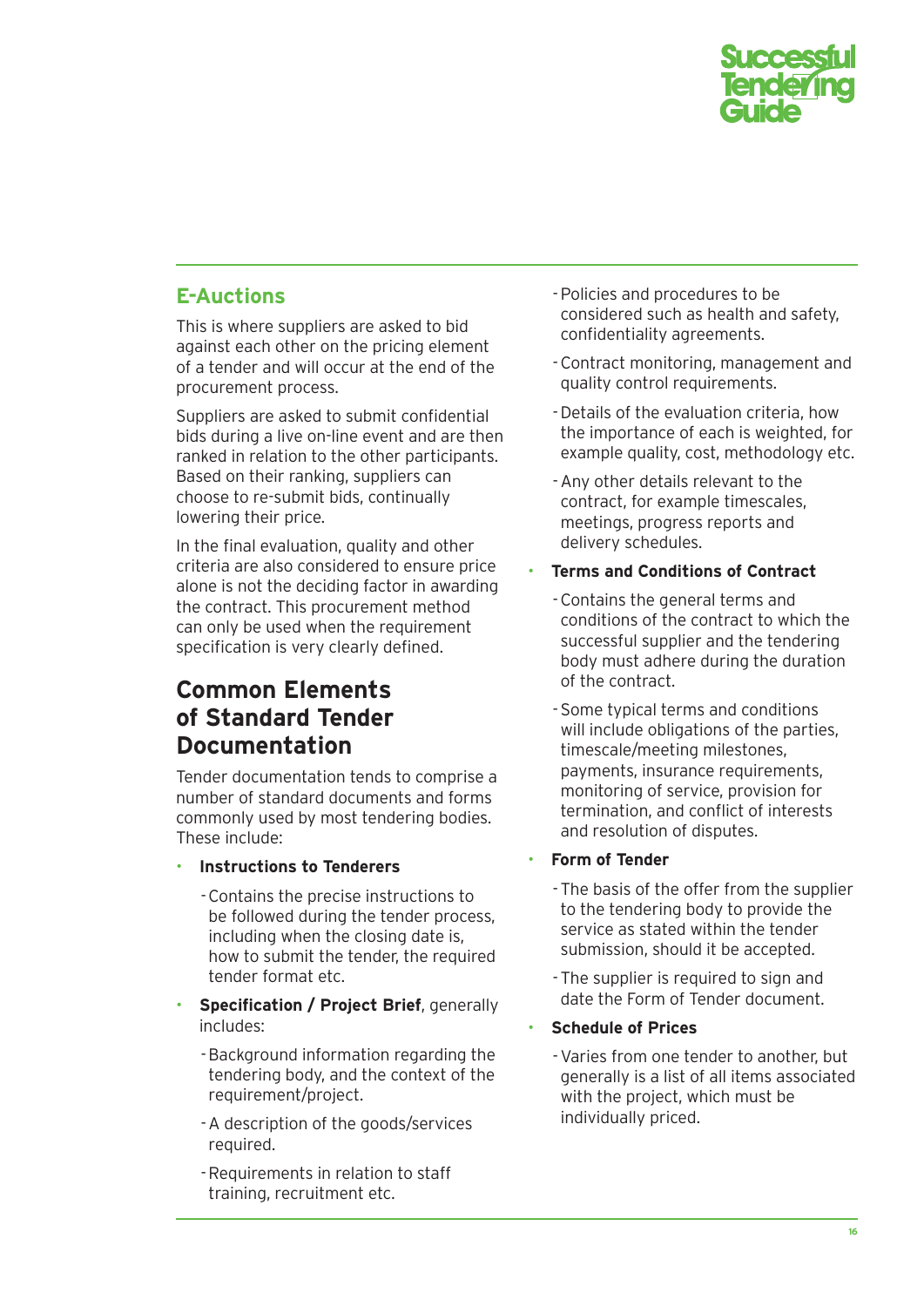# **The Tender Submission Process**

There are two common methods of submitting a tender to the Buyer:

- Presenting a printed document or documents delivered in a sealed envelope to the Buyer's office, or
- Submitting the tender electronically using a specially designed procurement web portal.

## **Hard copy submissions**

If hard copy proposals are required, clear instructions will be provided within the tendering documentation as to the format, number of copies, delivery address and packaging and delivery requirements. These instructions are extremely important and must be adhered to, otherwise the tender will be rejected.

The presentation of the tender proposal is key, and gives the evaluation team an overall impression of the professionalism of the business, so a little thought and preparation in this area is worthwhile.

Presentation options:

- Designing a branded file cover to use to present the proposal in.
- Sourcing a local printer who will be able to print and professionally present the final proposal document.
- Designing your own template and investing in a colour printer and binding machine.

## **Electronic submissions/ e-tendering**

Increasingly, tenders are being managed and submitted online through specialist procurement web portals.

The submission procedures on these portals are not always easy to follow. In order to be well prepared, businesses should register in advance and familiarise themselves about how to use and navigate through the various functions. E-tendering portals allow tenderers to complete online questionnaires and upload various tender documents.

There is nothing stopping a business familiarising themselves with the process by pretending that they are going to apply for a tender without actually submitting – just remember not to press the submit button!

# **The Evaluation Process**

Once submitted, the tendering body will go through a rigorous, systematic evaluation process. Firstly, any tenders which were late, or where any mandatory information is missing will be **eliminated**.

The tender documentation clearly states the criteria that the Buyer will use to evaluate each bid, and their associated weightings. The criteria will include cost and a number of quality/technical criteria (usually two to four) which the Buyer considers key to determining the best solution.

Examples of quality criteria include:

- Technical solution
- Quality systems
- Methodology
- **Experience**

The weightings are usually presented as percentages, representing the marks available for each, and their relative importance.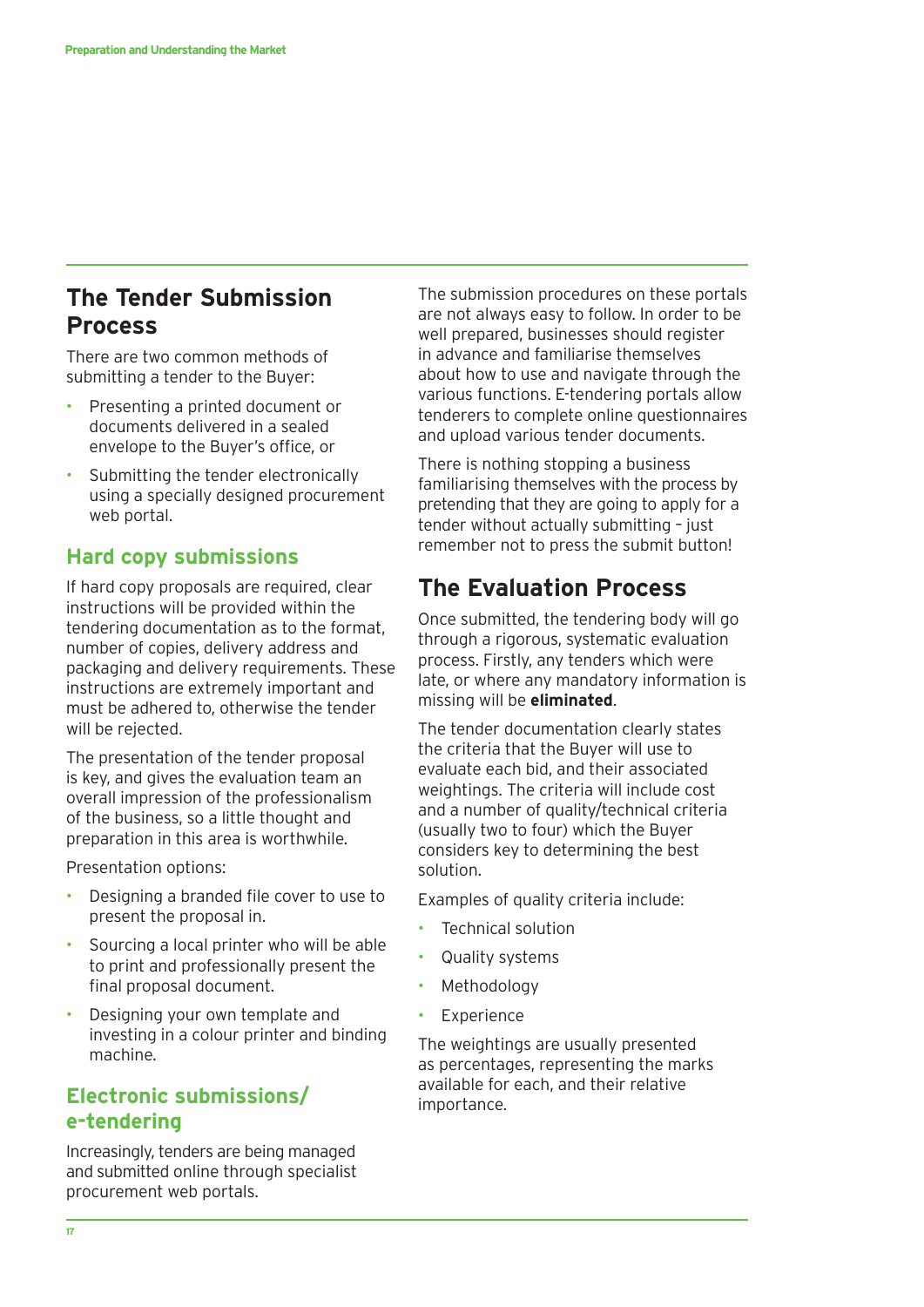

A scoring matrix is created by the tendering body providing space for the evaluation panel to make notes and to score each bid using an agreed scoring system. Each member of the panel usually scores each bid independently, making notes justifying their score. These notes will be used to provide feedback to the bidders.

The panel will usually then meet to review the individual scores, and to reach an agreement on a moderated score, taking into account each panel member's perspective.

In cases where further clarification is required, the tendering body may approach the bidder and ask for clarification. The bidder is not permitted to supply any further details (no matter how important) after the submission date, unless asked by the tendering body.

## **Tender Award**

The tendering body will announce the award decision via an award letter to the successful bidder and 'regret' letters to the remaining unsuccessful bidders. Both letters should provide an overview of the scoring outcomes from the evaluation process and reasons why the decision was made. In some instances there may be a standstill period during which time bidders can ask for further feedback or ask questions regarding the award decision. After this the contract is formally awarded.

Even if a supplier does not submit a bid, it is possible to find out who won a particular contract if the tender was advertised on one of the tender websites. As well as advertising current opportunities these websites also advertise contract awards, therefore allowing anyone who has access to search for contract award information.

Typically information available will include:

- How many companies tendered.
- The contract duration.
- The winning value of the contract.
- The name of the company that won and its contact details.

This information is not only valuable marketing information, but provides contact details which can be used to contact the successful supplier to find out if you can work with them in any way or supply them with support in the future.

### **Feedback**

As a matter of course, every bidder should always ask for feedback, even those who have won.

This feedback will help increase the bidder's understanding of what is required by the tendering body, the standards expected, and will help the bidder to continuously improve their tendering process.

### **Knowing your Business Strengths**

Undertaking a thorough assessment of your business's strengths and weaknesses using a standard Strengths, Weaknesses, Opportunities, Threats (SWOT) analysis tool will help you identify what differentiates it from the competition.

Your business's Unique Selling Points should be developed and communicated clearly throughout all tender documents. These are the reasons why the Buyer should purchase from you rather than from your competitors. It is useful to develop these strengths into a number of 'Why Us?' statements, which can be prepared in advance and revised for each tender as required.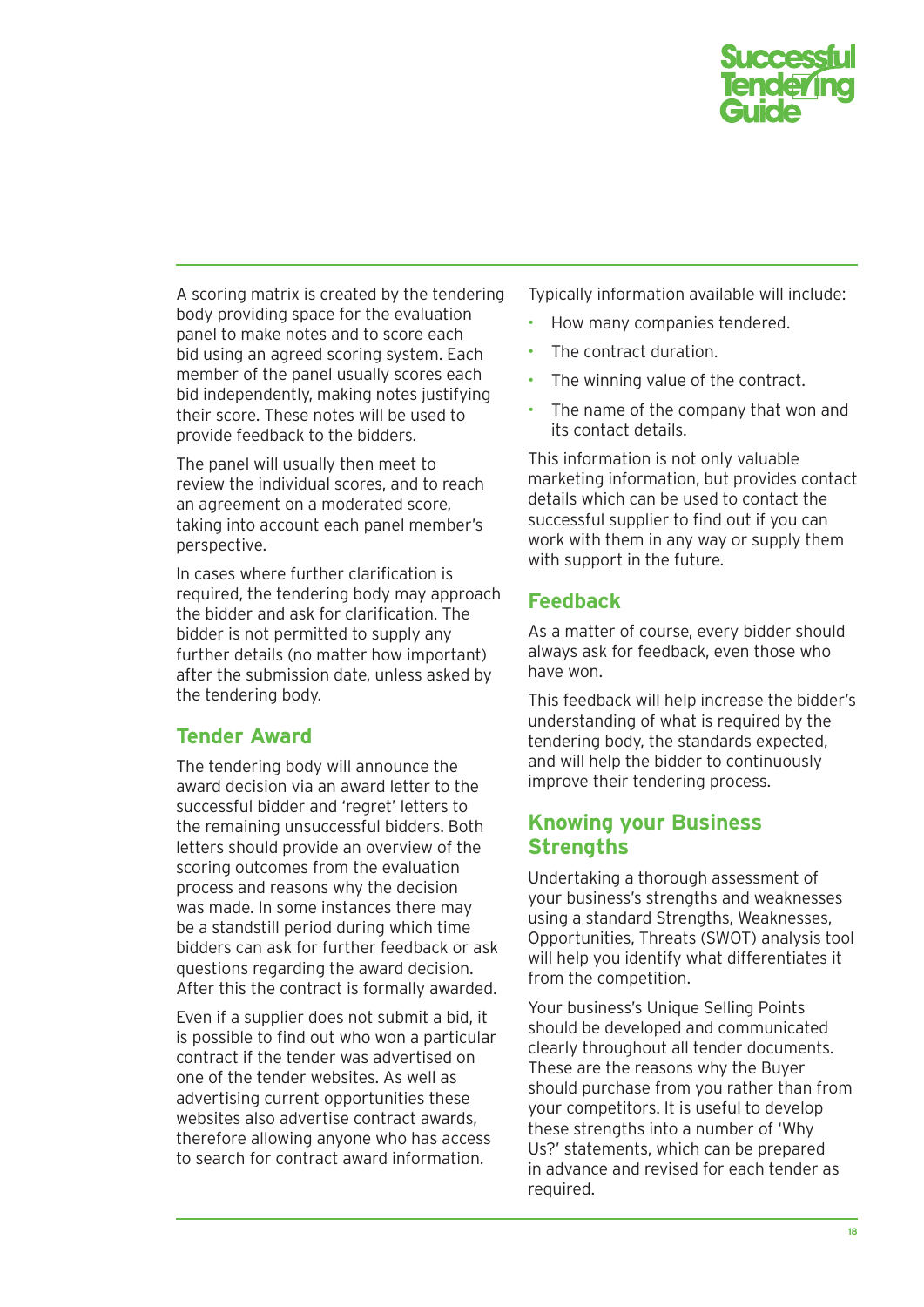As well as understanding your business's strengths, it is also important to identify weaknesses. Ways of mitigating against these weaknesses should be carefully considered.

# **Deciding on the Target Market(s)**

By spending time understanding various markets, you can identify which market sectors your business is best strategically suited to service initially and in the future. This will also help you to develop a more targeted tender document based on your research into the particular market.

Some market differentiators to consider are:

- Geographical region
- Public and private sector
- Public sector divisions central government, local government, education, health, quangos etc
- Private sector industries transport, construction, events etc
- **Size**

# **Explore Potential Partnerships**

Depending on the target market and your business's requirements, it may be necessary to explore potential strategic partnerships with complementary businesses locally and in different geographical areas. Establishing a strong partnership can take time and ideally should be tested prior to committing to a significant contract. You should think of ways of sourcing and testing partnership arrangements, potentially through smaller contracts or one-off projects.

### **Understand Specific Buyer Requirements**

Having identified the most appropriate target market(s), you should take time to familiarise yourself with the Buyers in that market, developing a profile of each Buyer.

# **A Buyer Profile**

### **General**

- Who they are? Find out what size and kind of organisation(s) they are.
- What they do? It helps to have an understanding of what their organisation is trying to achieve, their values and objectives.

### **Buying cycle and process**

- What do they buy and why? If you know why customers buy a product or service, it's easier to match their needs to the benefits your business can offer.
- When do they buy? Is there a particular time of year (possibly beginning of financial year) when many tenders are published?
- How do they buy? Where do they advertise? Do they use Framework Agreements?
- Who makes the decisions? Is procurement centrally managed or departmental? Do they buy for themselves or for other departments/ organisations as well?

## **Competition**

• From whom are they currently buying?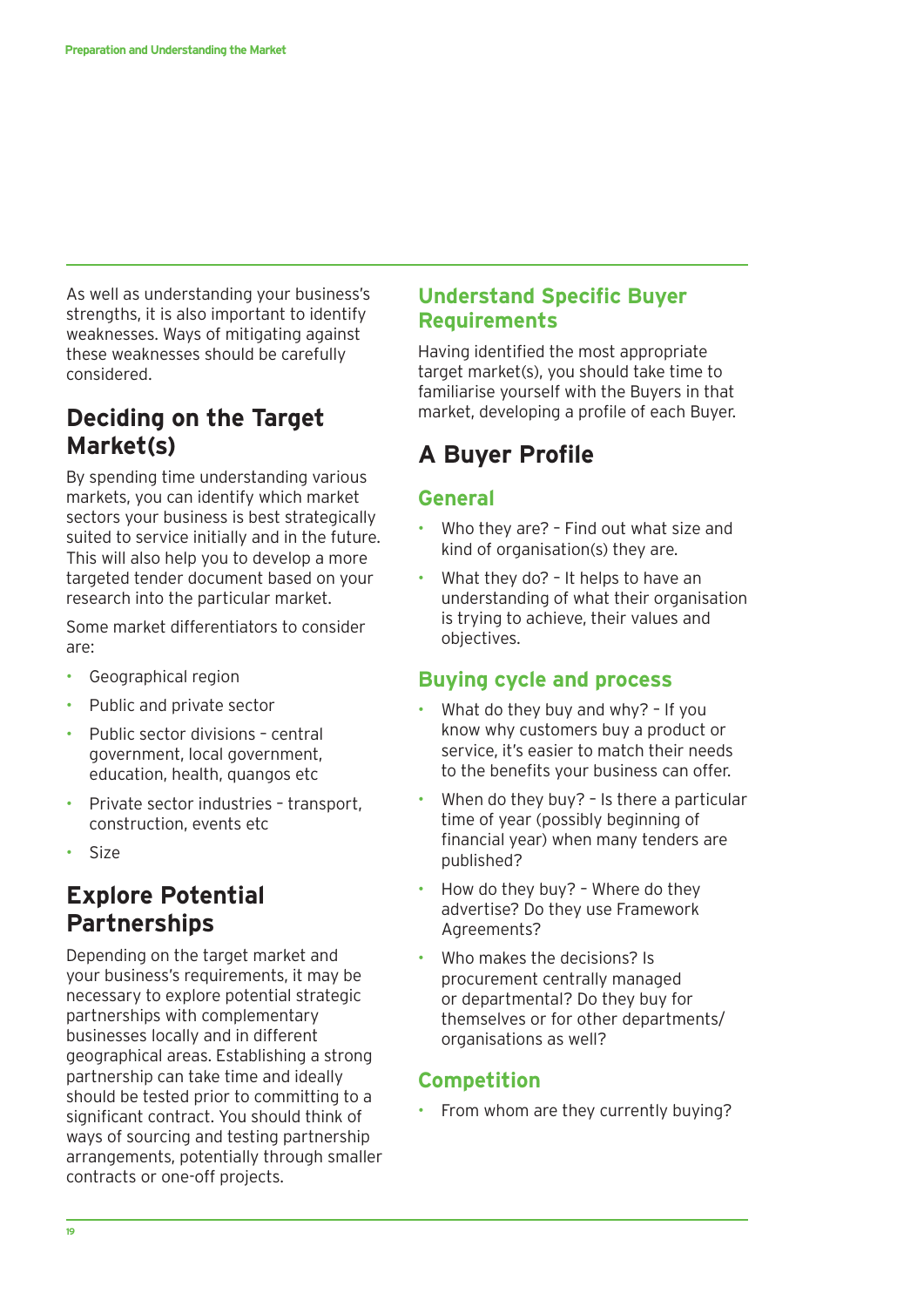

## **Expectations**

- What do they expect of suppliers? How do they operate?
- What are their priorities when buying? What influences their purchasing decisions? Do they have a procurement strategy?
- How important is sustainability and environmental considerations? If these are important you should spend time putting the right policies in place, and consider how your business can work within these objectives.

## **Standards and Policies**

- Do they require any particular policy requirements? For example, health and safety or environmental policies. If your business employs five or more people you should have a health and safety policy in place.
- What are their specific quality requirements? Is it mandatory to be ISO accredited? Do they expect evidence of a quality management system? To improve your chances of success, you should have in place a quality management system ensuring a consistent and professional approach in the delivery of their products and services. The implementation of accredited systems such as ISO 9001 is advisable. However, for smaller organisations such systems are often too resource intensive to implement and maintain, but can be replaced by a number of well-documented procedures covering the key areas of operations which can be implemented throughout the business.
- What accreditations do they expect?

## **And Finally**

• What does the Buyer know about you? Can you make them aware of your company's capabilities before you tender? This could be achieved through very focused direct mailings with followup requesting a meeting, through Meet the Buyer events or through targeted ezines.

## **Create a Repository of Basic Company Information**

The information you provide in a tender response is generally a mix of generic business information together with specific details on how you will deliver the particular product or service required by the tender. The more generic elements of the tender documentation can often be reused or revised, saving time and effort in the preparation of subsequent proposals.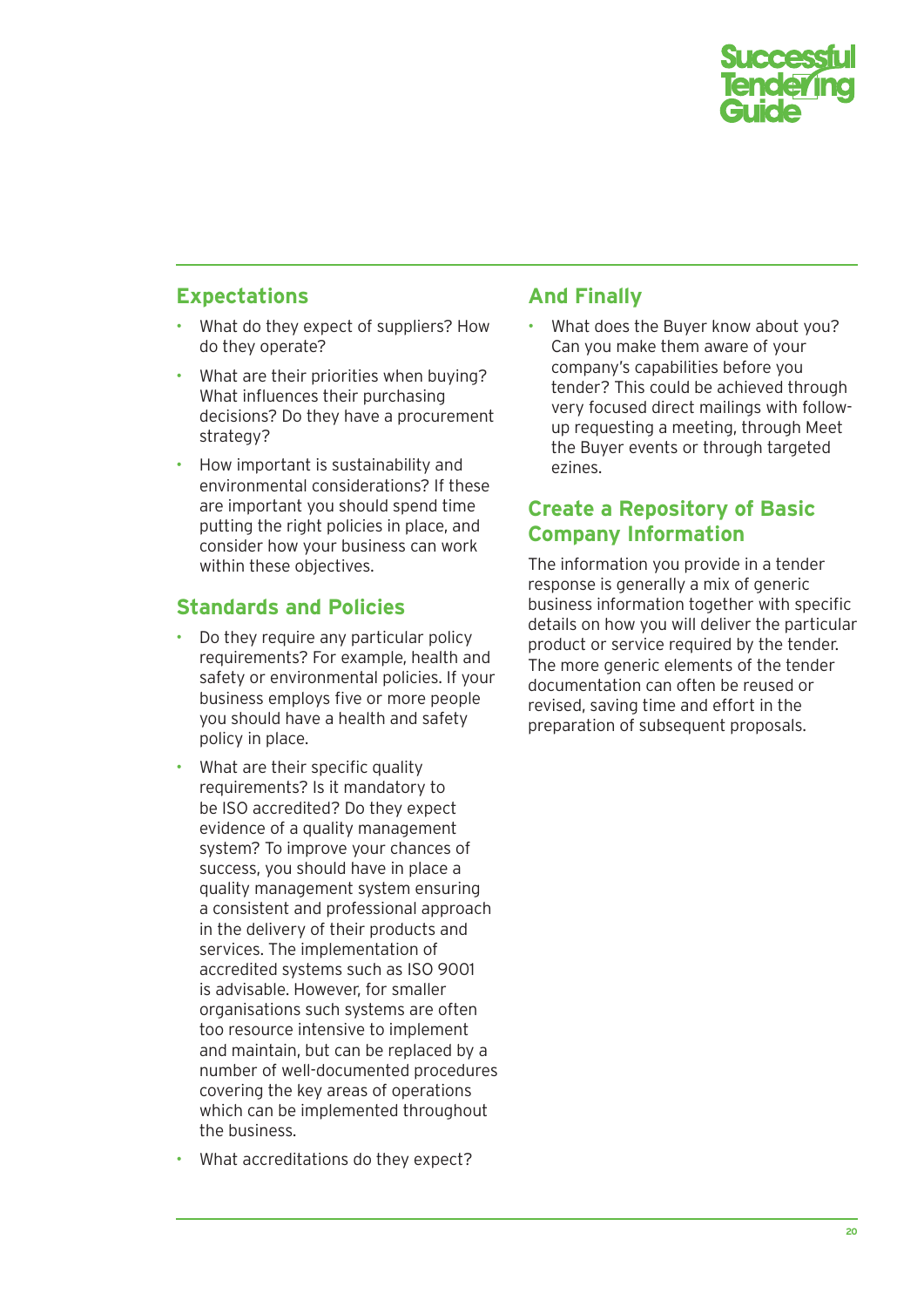It is useful to store this information in a computer's folder system or repository which can be continually updated with the most recent information in readiness for the next tender opportunity.

Key folders should include:

- **Staffing details**: containing the CVs and pen pics of staff members and associates who potentially could be used in the delivery of a contract. You should develop a standard CV template for your business providing scanned copies of relevant personal documents such as licences, membership certificates and staff accreditations should also be stored within this folder area.
- **Company policy statements**: containing copies of all key company policies, such as quality, health and safety, environmental, fair employment and sustainability policies.
- **Technical specifications**: copies of generic technical information on equipment or standard technical procedures/systems which are commonly used in your business.
- **Quality**: copies of all quality standards and procedures.
- **Case studies:** a library of case studies to prove that your business has what it takes to do the job and provide examples of previous work. Case studies are best completed at the end of the job when it is fresh in everyone's mind, then placed in the tender repository. Case studies are not only useful for tenders but can be used in other areas of the business such as posted on the company website, used on company blogs etc.

A good case study should have a common structure consisting of:

- Client name, main contact name, email address and telephone no, title of work completed, date job started, date job finished, value.
- Brief description of work completed and why it was commissioned.
- How you approached the work and how you serviced the contract.
- Added value elements that you included.
- **Financial information**: containing scanned copies of the previous three years' accounts, insurance documentation etc.
- **Previous tender documents**: containing an electronic copy of all previous tenders submitted, to be used as reference.

#### **Set up a Bid Team**

You need to understand the key roles required in a bid team and identify those within your business who are best placed to fill each role. The key responsibilities within these roles should be discussed with the individuals and may need to be incorporated into their job descriptions. This may also identify any training that may be required.

Further information regarding the roles of the bid team can be found within the Bid Planning section of this guide.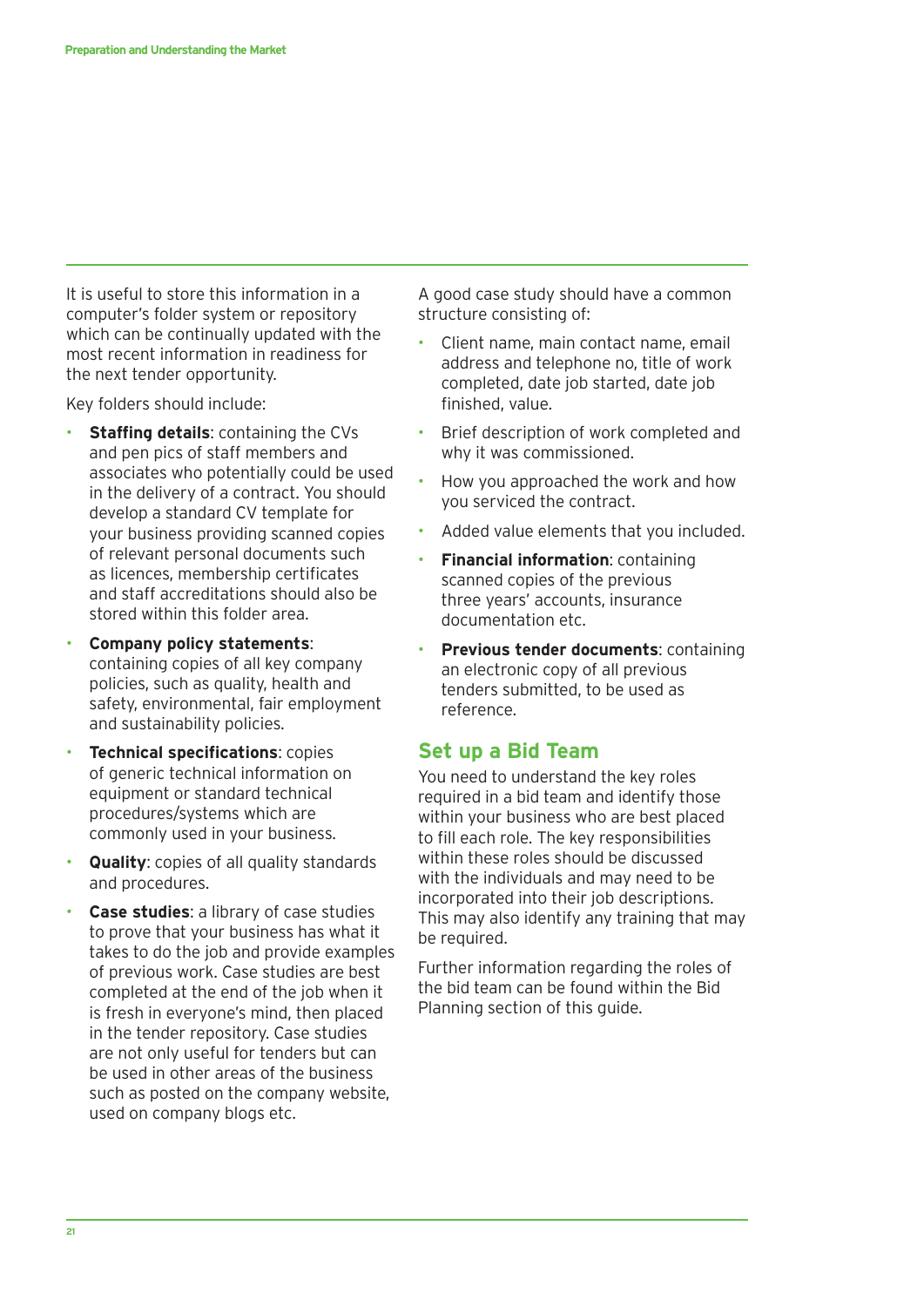

# **Establish and Maintain a Tender Awareness System**

Having decided to seek tender opportunities, you should establish a system to inform and alert the bid team whenever relevant opportunities arise.

Within the **private sector** there are no formal, consistent regulations in place regarding the advertising of contracts. Historically tenders were only issued to a small group of suppliers already known to the organisation. However, the private sector is increasingly seeking better value for money and innovative solutions and as such is now advertising tenders more widely.

Commonly, in the private sector, tender opportunities can be sourced by:

- Checking for advertisements in local and national newspapers.
- Checking for advertisements in trade or professional magazines.
- Contacting organisations directly.

In the **public sector**, however, standard procedures exist regarding the publication of tender opportunities.

- All tender notices over £30,000 are published in the local press and relevant trade journals and on the tendering organisation's website. Notices will also be publicised on specialist tendering directory websites.
- If the value of the contract is over £156,000 the tender is required to be advertised across the EU and as such an advertisement must be placed in the OJEU.

For further information regarding useful tendering websites, see Appendix B.

# **Alert Emails**

Many of the internet sites advertising contracts offer a daily email alert system of new published contracts, often for free. To sign up to these you have to go through a short registration process which will require you to input keywords or select the Common Procurement Vocabulary (CPV) codes relating to the nature of the contracts you are interested in.

Once registered, you will be emailed when any new tender is published which references your keywords or is categorised by the relevant CPV code. The email will contain a short description of the tender.

**Tendertap** is a tender alert service hosted by the Enterprise Europe NI Team in Invest NI. As well as sending weekly alerts, the system also provides market analysis tools to identify market trends and future opportunities, locate new customers, and identify and monitor competitors. It also includes a translation tool.

Further information can be found at: www.enterpriseeuropeni.com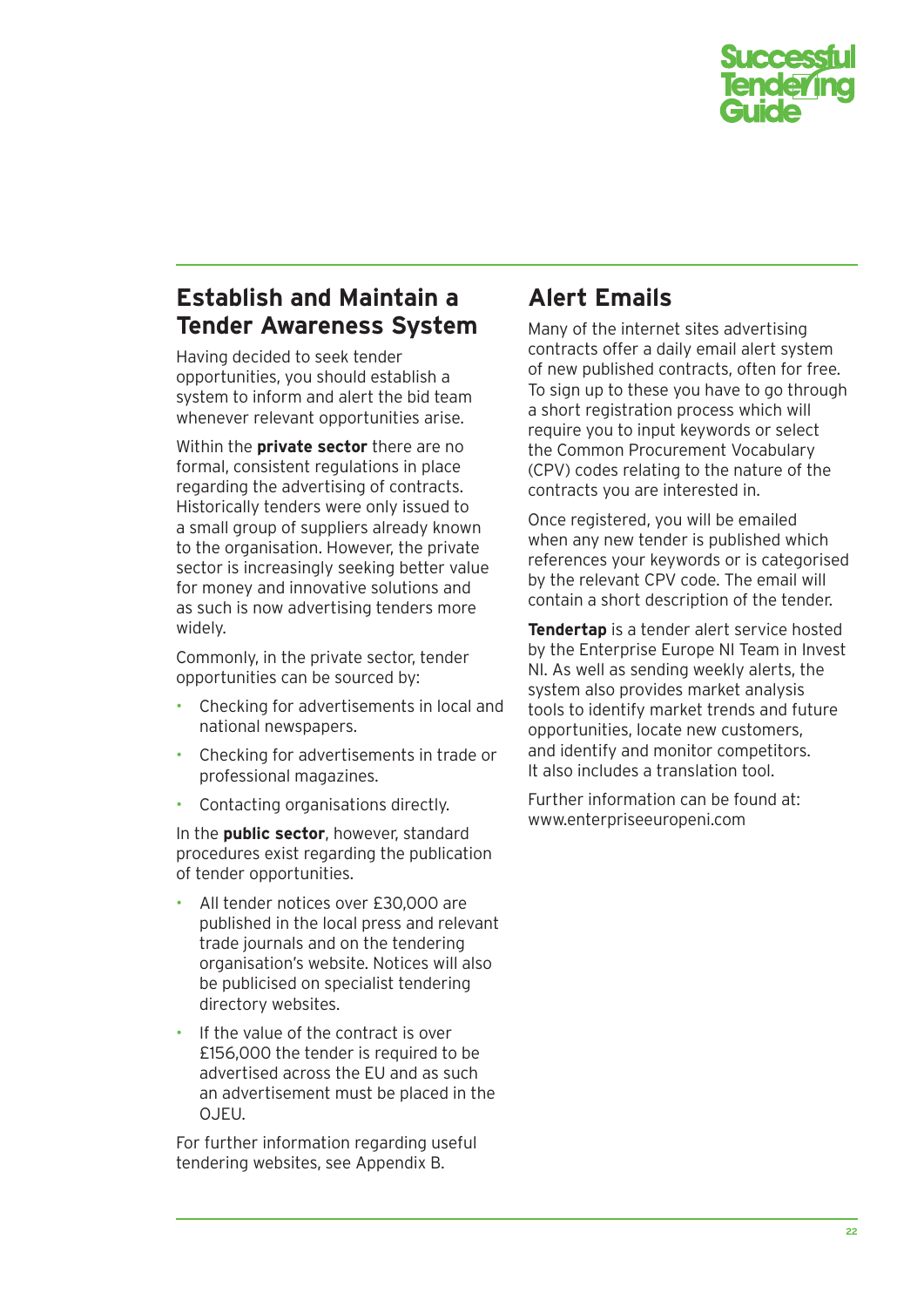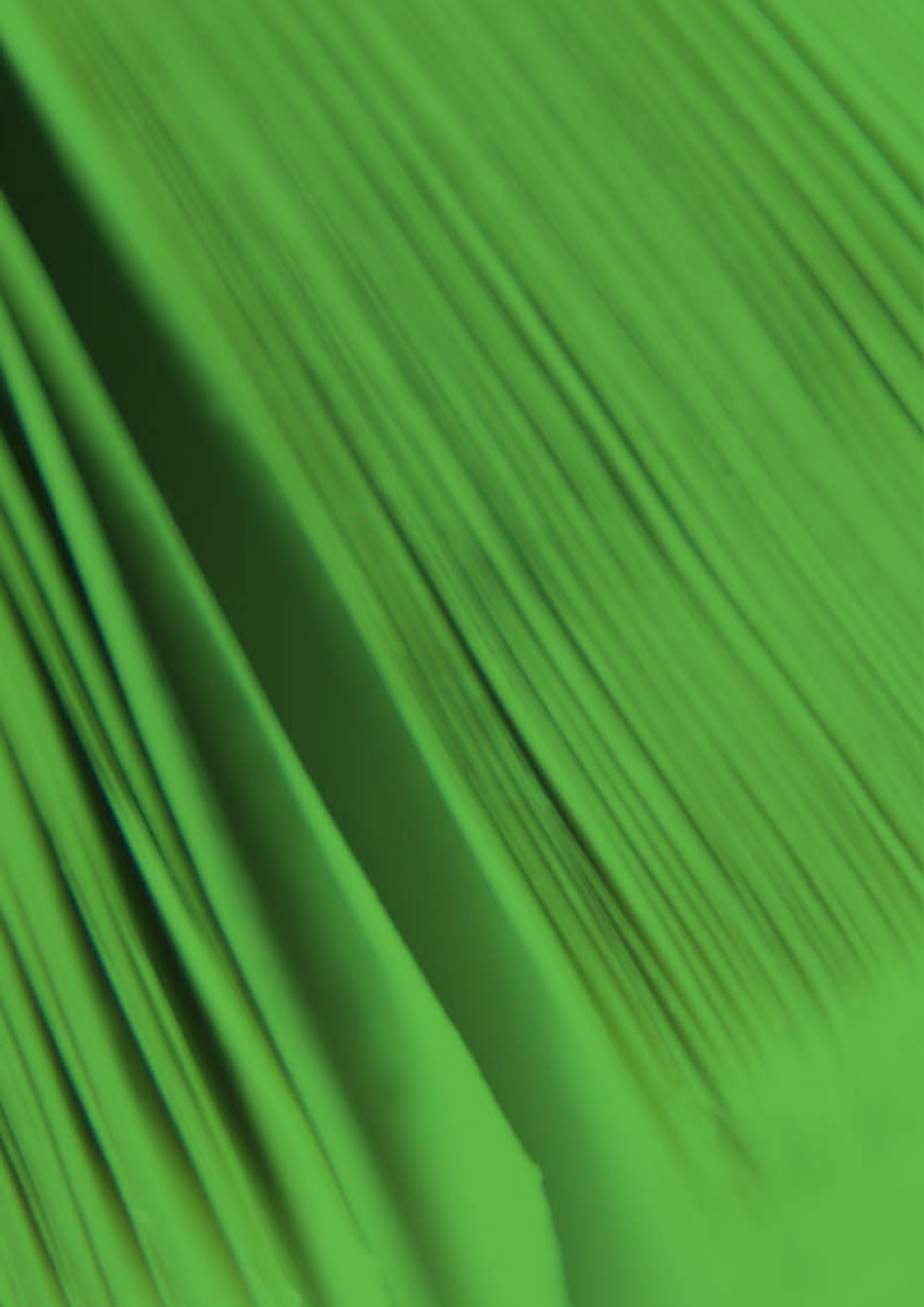

# **Appendix A: BUILD to Win guide**

**The Invest NI BUILD to Win guide has been developed to support businesses to adopt a professional and competitive approach to tendering.** 

It provides a framework of questions which businesses should be asking themselves so that they can self-assess as to whether they are ready and select the contracts that are best suited to the strengths of the organisation. For organisations new to tendering, the process will help to identify gaps and areas for improvement.

The key elements of the BUILD approach are as follows:

• **B – Believe:** Understanding EXISTING business capabilities.

Using various analysis tools, the business should 'have a look at itself' to identify core strengths and weaknesses, threats and opportunities and to perform an operational assessment of the business in order to fully understand their existing business capabilities and identify ways forward.

Potential tools – SWOT analysis template, Porter's Value Chain template and action register

• **U – Understand:** Understanding where the business is positioned within the wider market.

Using the PESTEL analysis this will help businesses to examine where they fit in relation to the best practice requirements of their industry and potential client base.

#### Potential tools – PESTEL analysis template and action register

- **I Investigate:** This provides businesses with background information and a number of high level questions which will help them make an informed assessment as to which type of tenders are best suited to the organisation.
- **L Leverage:** Developing a negotiating strategy that uses the business's strengths to maximise the contract potential both to the business and to the Buyer.
- **D Deliver:** Measuring internal performance against the contract delivery in order to learn.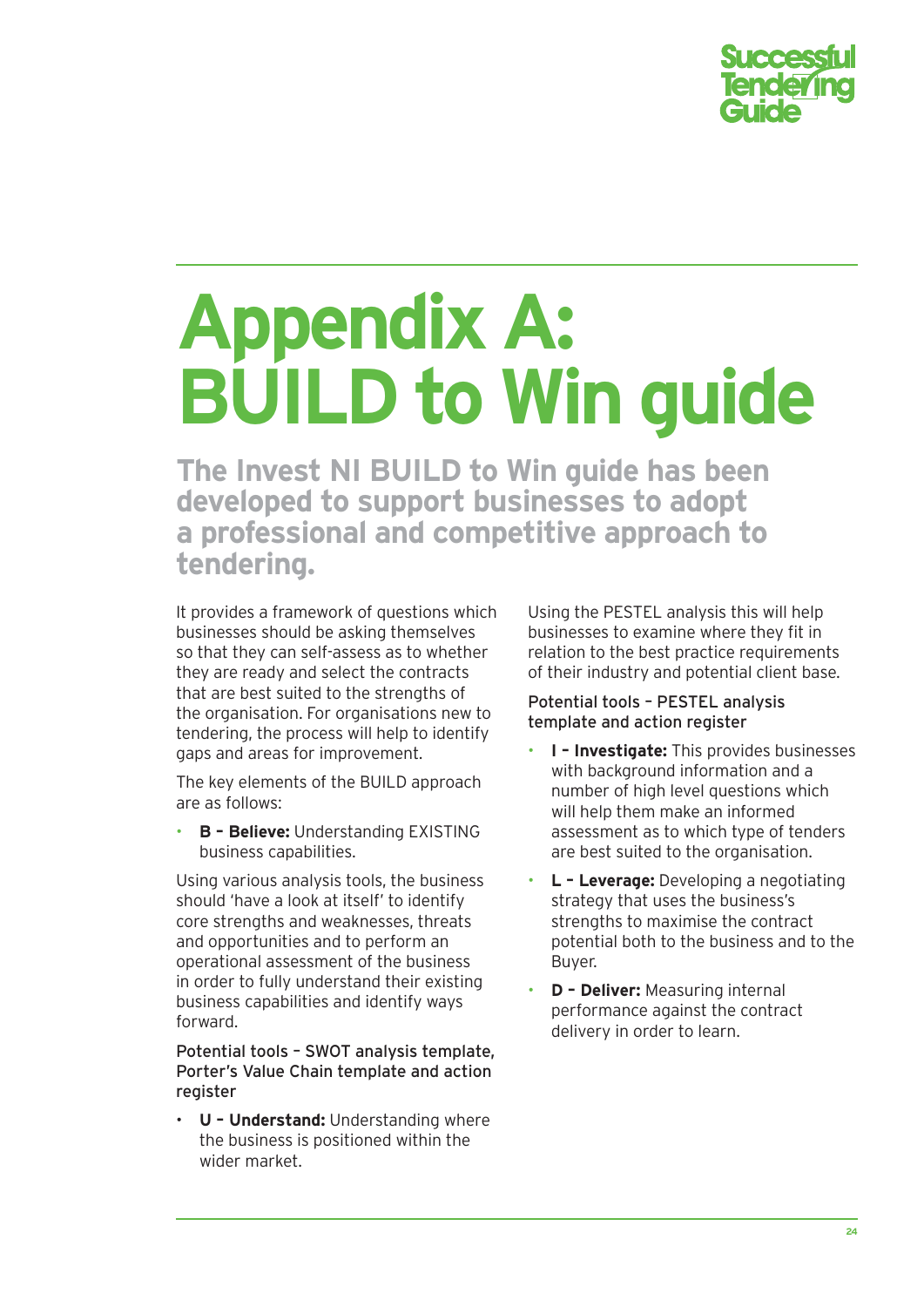Having undertaken the above process, businesses should have a better understanding of what is required to be successful, know their business strengths and weaknesses and have a realistic view of whether tendering is a strategy for them. When progressing to the next stages in the tendering process, the tools used by the BUILD to Win process will be used to help develop the best bid for each tender opportunity.

A copy for the BUILD to Win Guide can be obtained from:

The Trade Team Invest NI Bedford Square Belfast BT2 7ES

Tel: 028 9069 8109 or 028 9069 8132 or www.investni.com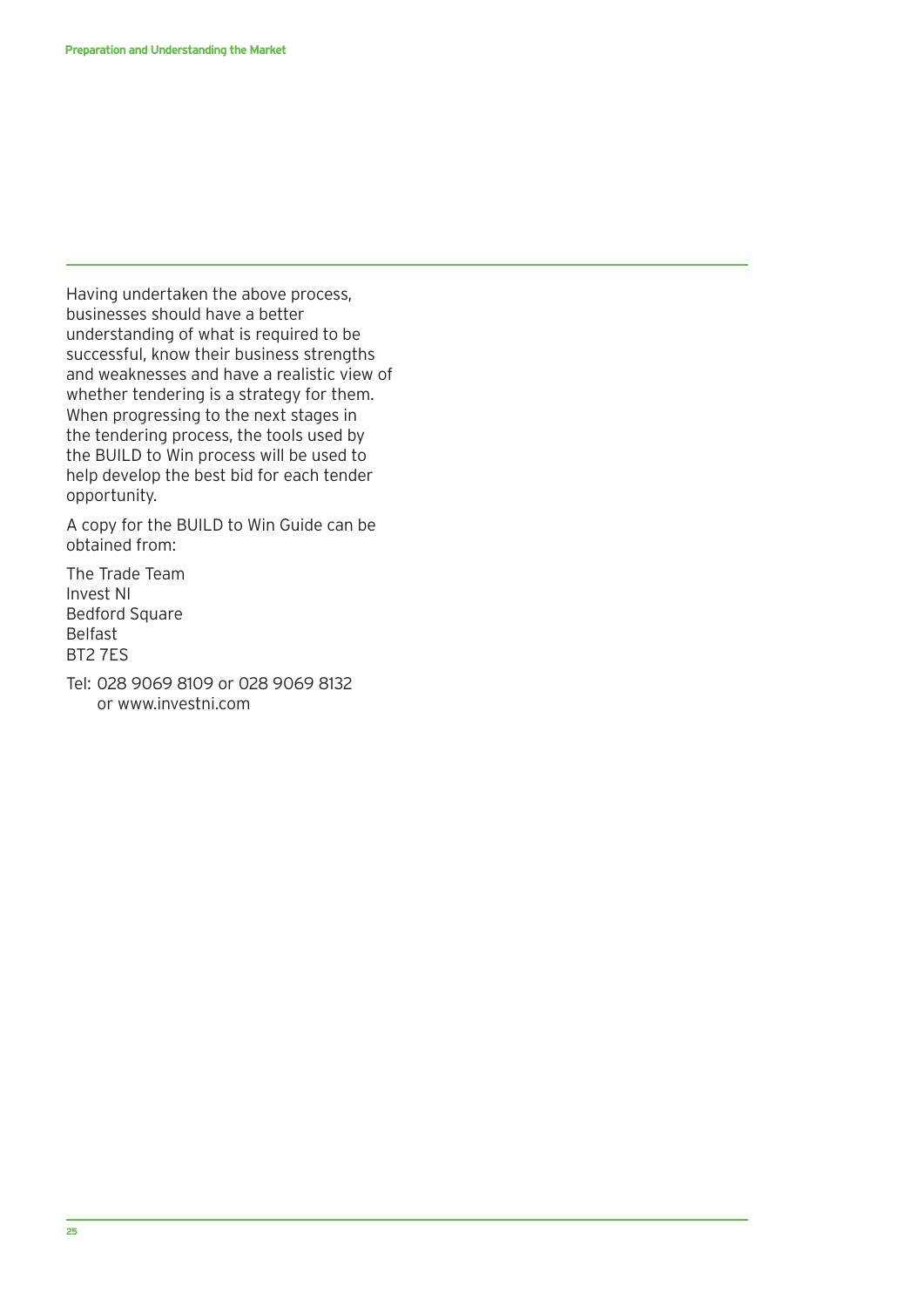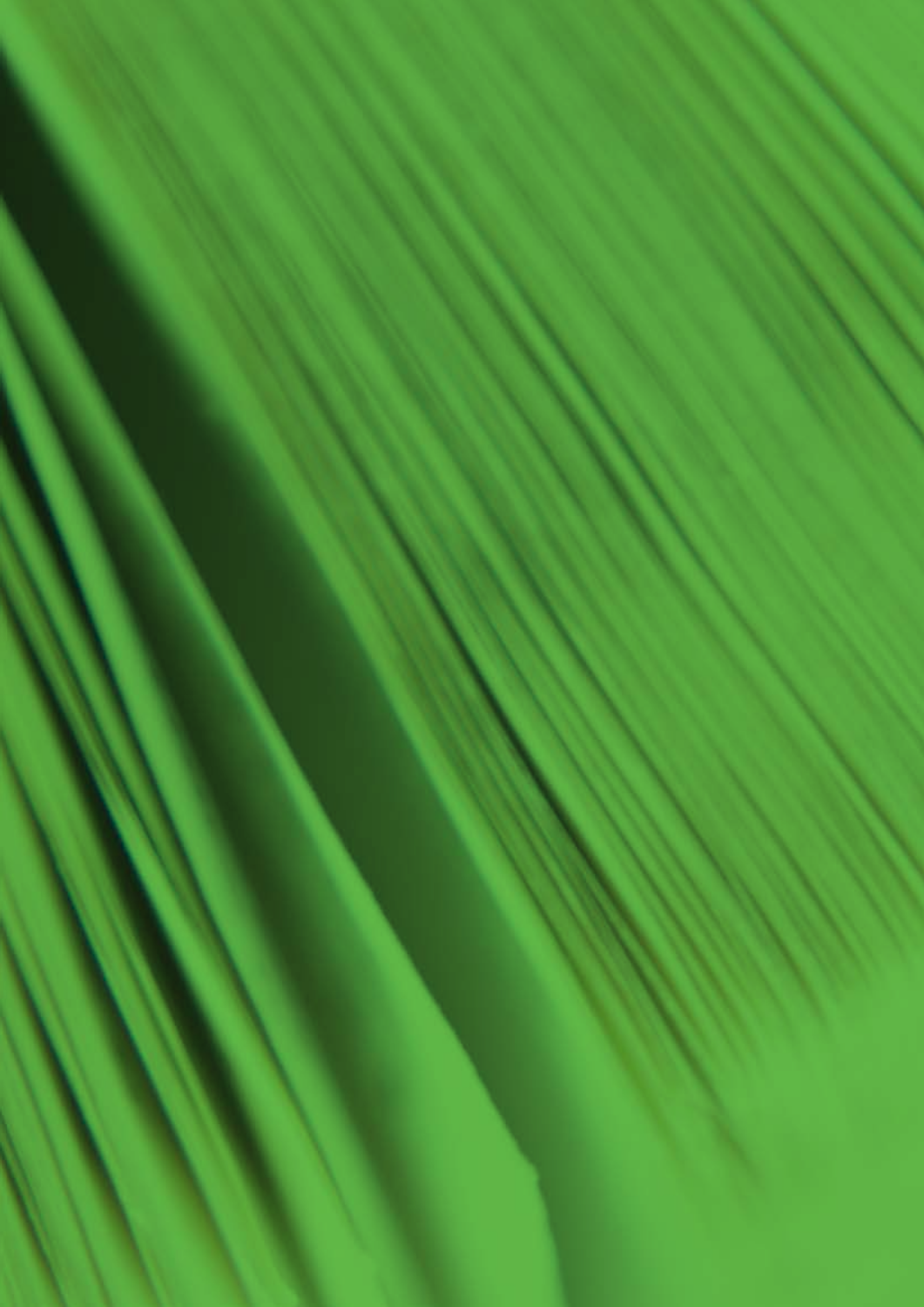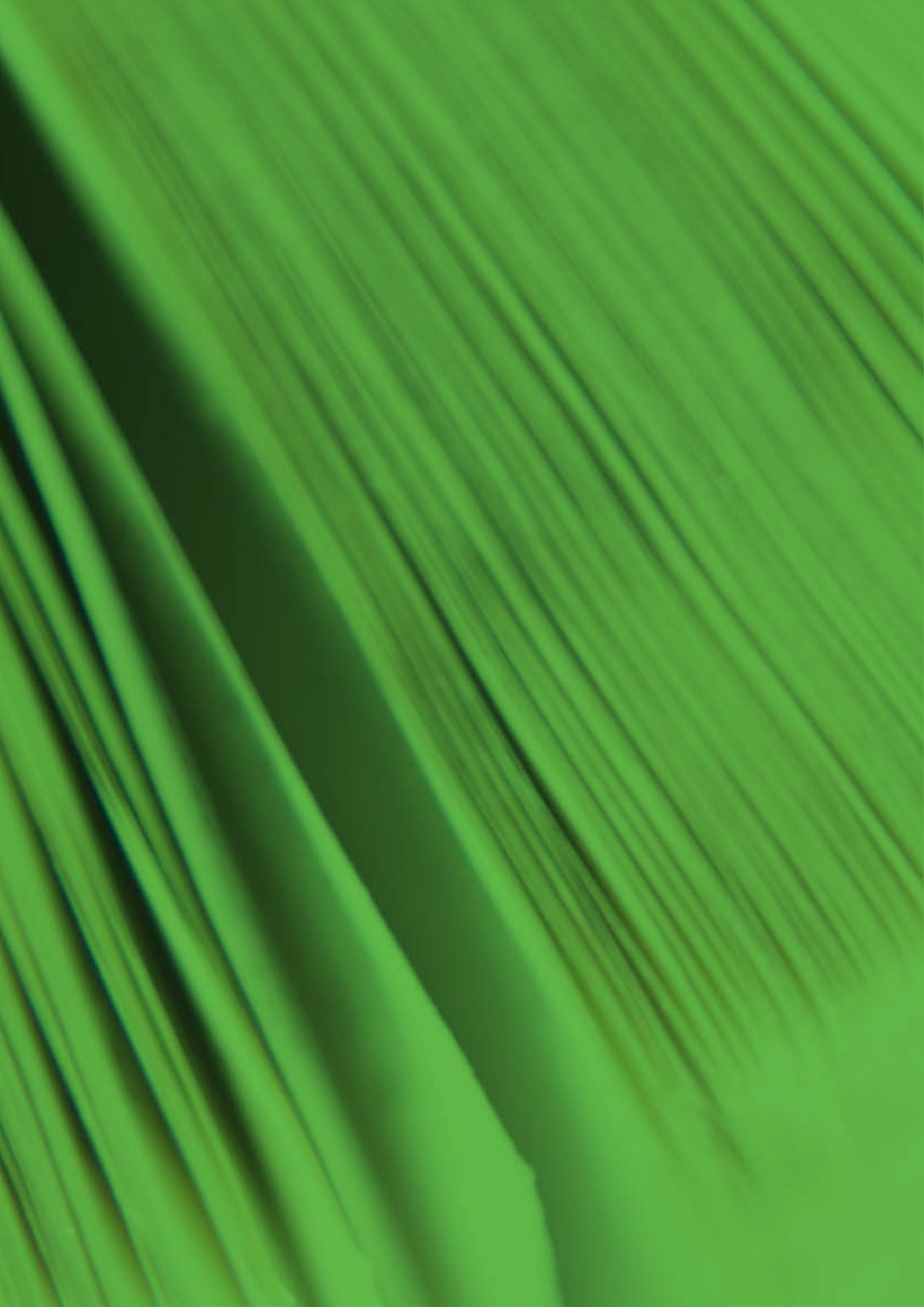

# **Appendix B: Useful tendering websites**

**Please note that further advice on the use of the following tendering websites is available from the Invest NI tendering support team.**

# **Northern Ireland Public Sector Tender Opportunities**

Within the Northern Ireland public sector, the organisation responsible for public sector procurement is the Central Procurement Directorate. They are directly responsible for all central government purchasing and for directing policy within the other NI Procurement Centres of Excellence.

Central Procurement Directorate – www.cpdni.gov.uk

#### **Procurement Centres of Excellence**

Current tenders can be found on each Centre's individual websites.

- Education & Library Boards e.g. www.belb.org.uk
- NI Water www.niwater.com
- Road Service www.roadsni.gov.uk
- Northern Ireland Housing Executive – www.nihe.gov.uk
- Translink www.translink.co.uk
- Individual local councils e.g. www.belfastcity.gov.uk

• HSC Business Services Organisation (NI Health and Social Care sector) – www.hscbusiness.hscni.net

All the above websites and those of the other Northern Ireland procurement centres are free of charge but need to be searched individually.

A single procurement portal has now been developed by the Central Procurement Directorate for all Northern Ireland public sector tenders, with many of the Centres of Excellence advertising their contract opportunities within this central site. However, not all are participating yet. Once registered, this central portal provides the facility to register interest in a particular opportunity, to download all relevant documentation and forms and to submit the tender information electronically.

#### **This central NI tender portal can be found at: http://e-sourcingni.bravosolution.co.uk**

Please note that in order to respond to tenders issued by the Central Procurement Directorate, you must register as a supplier with them.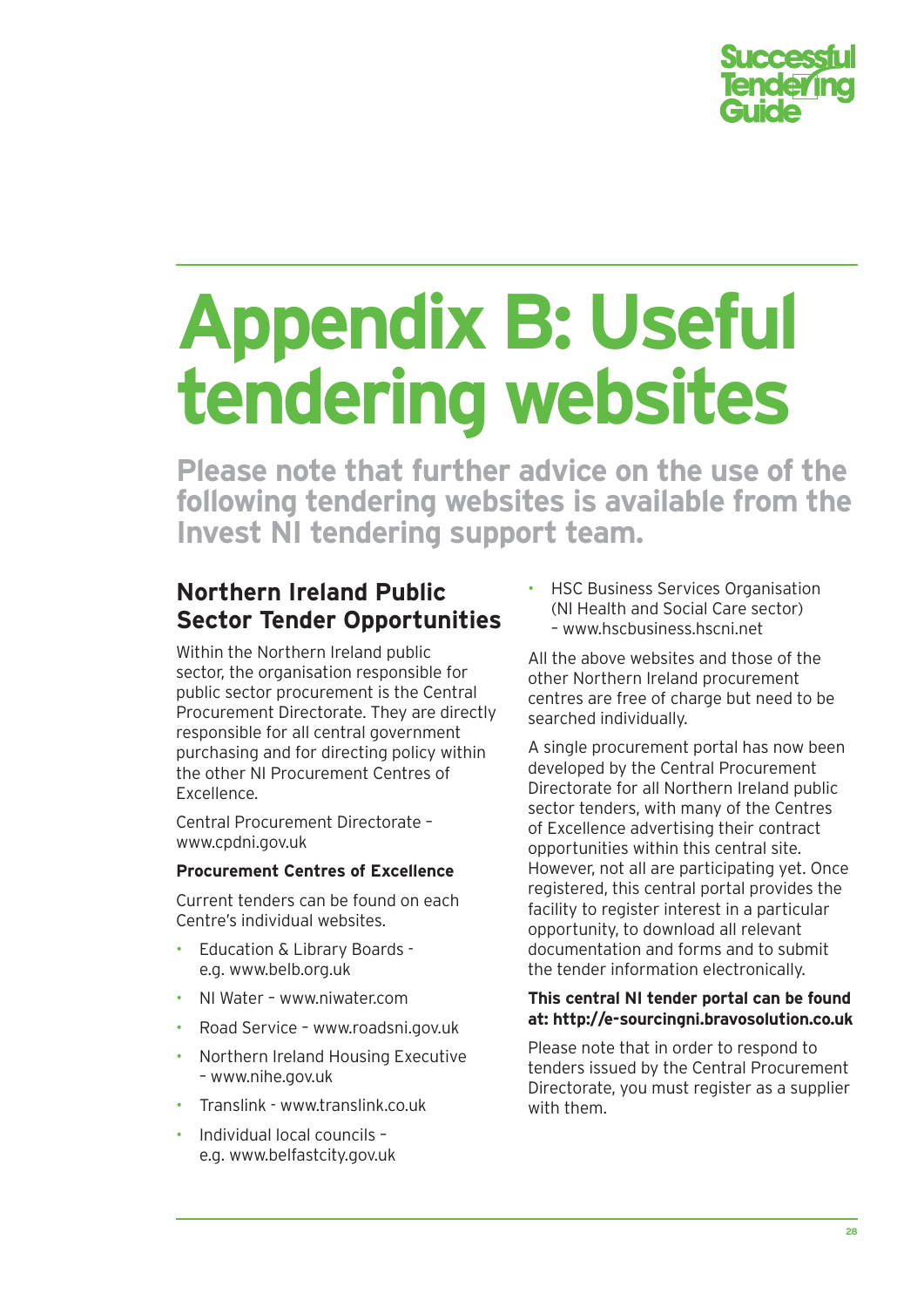# **Republic of Ireland Public Sector Tender Opportunities**

The central procurement portal for Irish public sector tender opportunities is:

#### **www.e-tenders.gov.ie**

Other relevant sites:

- All Ireland public and private construction tenders – www.tendersireland.com
- Forum on Public Procurement – www.fpp.ie
- Irish Public Sector Procurement Portal – www.procurement.ie

# **GB Public Sector Tender Opportunities**

- Contracts Finder www.contractsfinder.businesslink.gov.uk (free, email alerts available)
- Supply Contracts www.supplycontracts.co.uk (free, email alerts in local area)

This website supports the government's Supply National SME Engagement programme to provide start-ups and small businesses with access to lower-value contract opportunities and resources to encourage greater participation in public sector procurement.

- Government procurement information site – www.govopps.co.uk
- UK online database of all available contracts and frameworks – www.contractsfinder.businesslink.gov.uk
- NHS healthcare opportunities www.supply2health.nhs.uk

# **Scottish Public Sector Tender Opportunities**

The central procurement portal for Scottish Public Sector tender opportunities is:

www.publiccontractsscotland.gov.uk (free, alerts available)

# **Welsh Public Sector Tender Opportunities**

The central procurement portal for Welsh Public Sector tender opportunities is:

www.buy4wales.co.uk (free, alerts available)

A separate website is also available for suppliers to register to promote their businesses to the public sector in Wales – www.sell2wales.co.uk

# **EU Public Sector Tender Opportunities**

Tenders Electronic Daily (TED) is the website providing online access to all OJEU advertised tenders – www.ted.europa.eu TED is the on-line version of OJEC – the Official Journal of the European Union dedicated to European public procurement.

# **Other Relevant Sites**

- Link to all public procurement databases across Europe – www.simap.europa. eu/supplier/national-procurementdatabases
- E-Procurement Europe, information about European public procurement – www.simap.europa.eu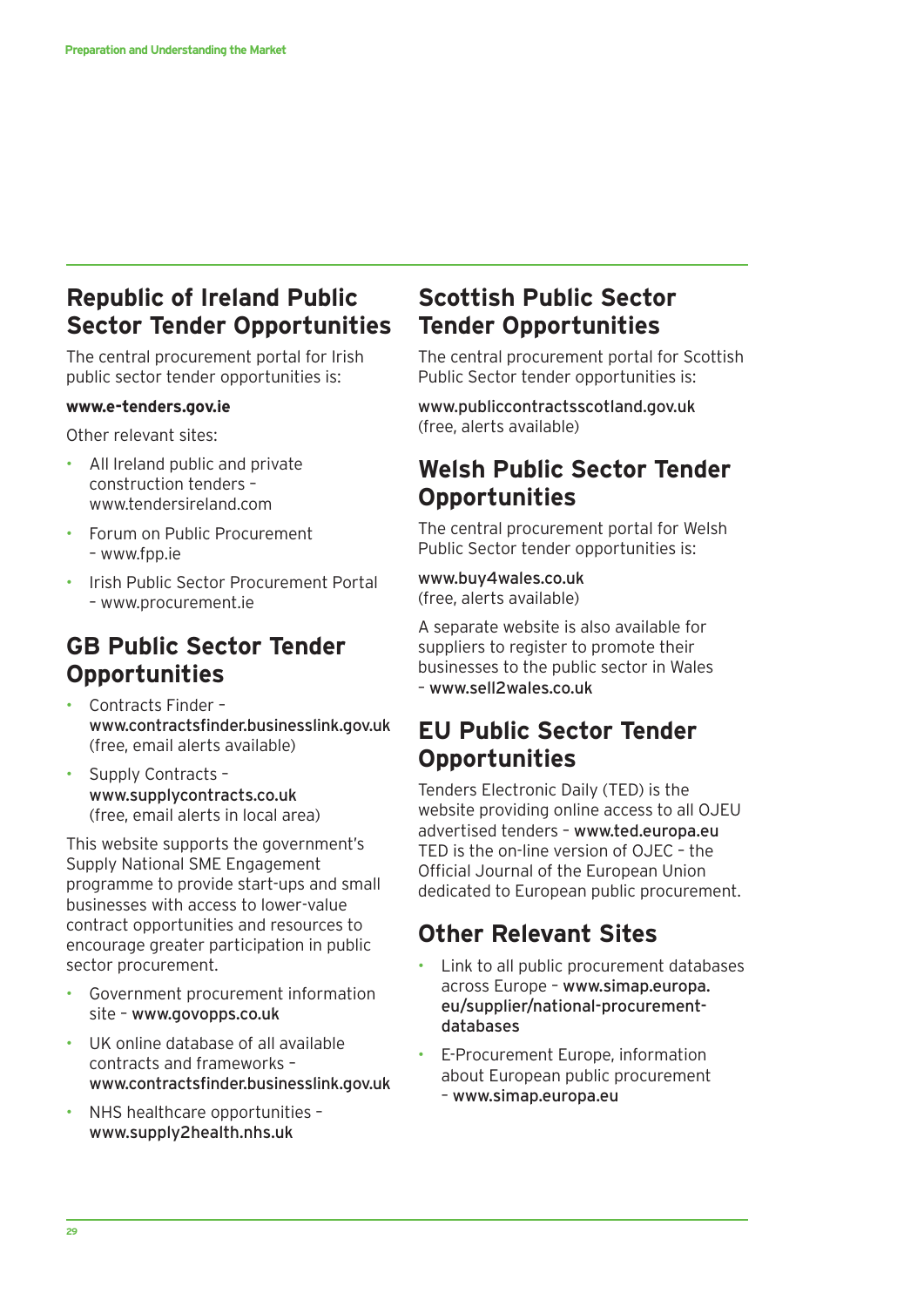

## **Global Sporting Tender Opportunities**

• **London Olympics 2012** and other major projects

Tender opportunities associated with the London 2012 Olympics and can be accessed either through the main London 2012 website www.london2012.com/get-involved/ business-network or through CompeteFor – www.competefor.com

CompeteFor is a free web portal enabling businesses to compete for contract opportunities linked to the London 2012 Games and other major public and private sector buying organisations, such as **Transport for London (TfL)**, **Crossrail** and the **Metropolitian Police**. Used by LOCOG (The Olympic Organising Committee) the website has been designed to open up the London 2012 supply chain and give SMEs a greater chance to benefit from the Games. The site 'introduces' businesses to contractors by allowing suppliers to register for the type of contracts they are interested in and to supply basic information about their services and products online. CompeteFor then notifies potential registered or 'published' suppliers of new contract opportunities which have been placed on the system relevant to them.

• **Commonwealth Games** – Glasgow 2014

The tendering website for the Commonwealth Games in Glasgow 2014 is provided by the Glasgow Business Portal – www.glasgow.gov.uk/businessportal

Free alert service is provided for companies who register.

- **Sochi 2014 Winter Olympics opportunities in Russia** www.sochi2014.com/en
- **World Cup Russia 2018** www.fifa.com/worldcup/russia2018
- **Sport England** www.sportengland.org/about\_us/ tenders\_and\_contracts
- **Major Global Sporting events websites** www.sportcal.com – global sports marketing website detailing all up and coming major sporting events across the world. Subscription required for access to full calendar detail.

http://britishbusinessclubinnovateuk.org - free site listing major global events and offering an opportunity to identify partners.

## **Other Specialist Sectoral Tendering Portals**

- Bluelight www.bluelight.gov.uk – tendering solutions for all emergency services
- Cirrus tenders – www.cirruspurchasing.co.uk – housing sector opportunities
- Construction related services – www.constructionline.co.uk
- Ministry of Defence contracts – www.contracts.mod.uk